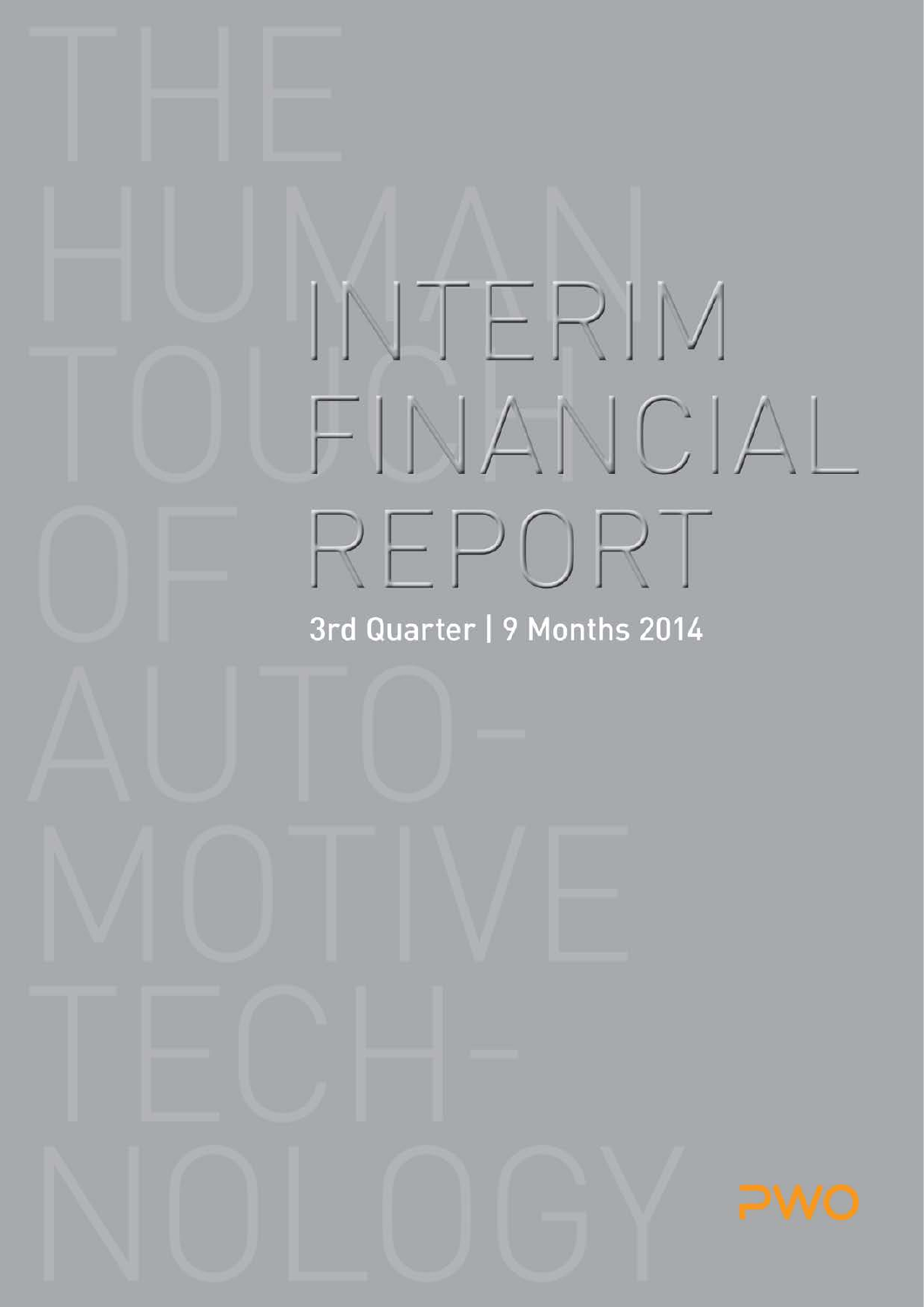# Contents

| Interim Consolidated Financial Statements 14              |
|-----------------------------------------------------------|
| Notes to the Interim Consolidated Financial Statements 20 |
| Report of the Supervisory Board's Audit Committee  30     |
| Governing Bodies   Financial Calendar   Contacts 31       |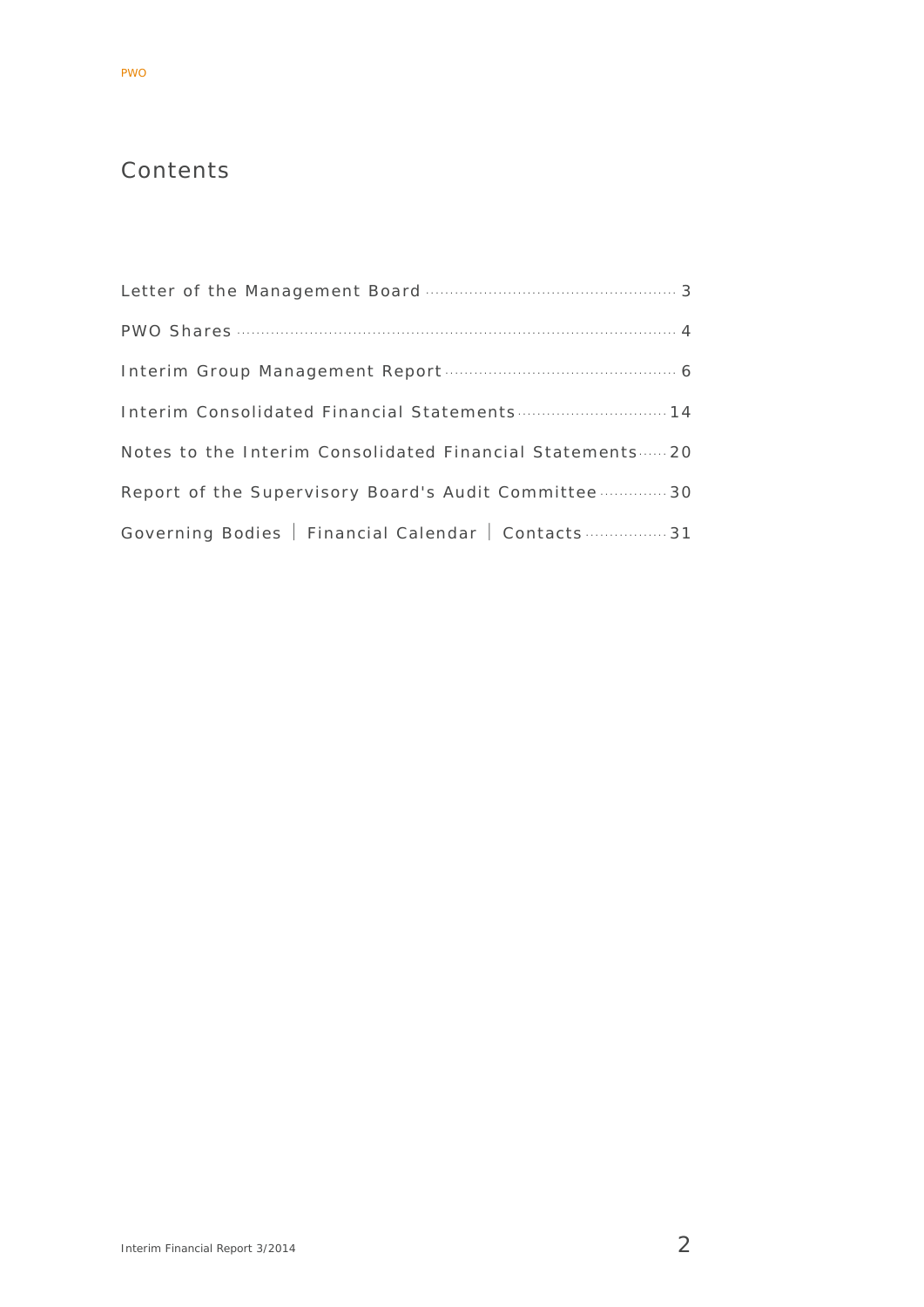# Letter of the Management Board

Dear Shareholders and Business Associates,

As reported, start-ups and ramp-ups of new series productions were weaker than expected in the second quarter of the current fiscal year. Thus, we could no longer reasonably anticipate the upturn in business previously expected to take place in the second half of the year. As a result, we adjusted our initial fiscal year 2014 forecast early on and published this new forecast.

The developments during the second quarter persisted during the third quarter. Our volume of new series productions are still below our original plan. We are also receiving contradictory signals from the overall market: On the one hand, the sector's current performance, measured in terms of the VDA figures, continues to be positive. On the other hand, we have started to see generally weaker customer call orders across our series productions. We attribute this to the overall more cautious expectations in our markets. Here, the ongoing crises in the Near and Middle East and in the Ukraine are having an impact. Therefore, we expect this slower development to continue during the final quarter of 2014.

In view of the above, we are confirming our new forecasts published in July 2014. Revenues are expected to amount to EUR 385 million and EBIT should be in the range of EUR 20 million to EUR 21 million. However, we do anticipate that revenues may be lower rather than higher than this forecast and EBIT to be at the lower end of the forecast range.

Therefore, we are consistently adjusting our costs in all areas in order to bring them in line with current business developments. Nevertheless, we are holding to our mid-term prospects. Above all, this will require the extensive expertise of our highly-qualified and dedicated employees. It is our employees that are the ones consistently seizing the opportunities presented to the Group and who are achieving PWO's future growth.

To support this, we have recently either concluded or just initiated major investments at all locations. Of particular importance is the Group's first pure assembly location. This location is currently being built in the growth market of China in Shenyang situated in the country's Northeast region. This just-in-time plant increases our flexibility and in turn our customer service.

Our Czech location is on the verge of a further boost in growth. At the moment, we are building an assembly hall where we will complete highly-efficient production processes. Beyond this, we are investing in additional press capacity. We have already ordered our first new transfer press. The total capacity of this location should more than double in the next few years.

Thus, we are well on our way to making further significant improvements in the PWO Group's market position in all of its regional markets in the coming years.

Oberkirch, November 2014 The Management Board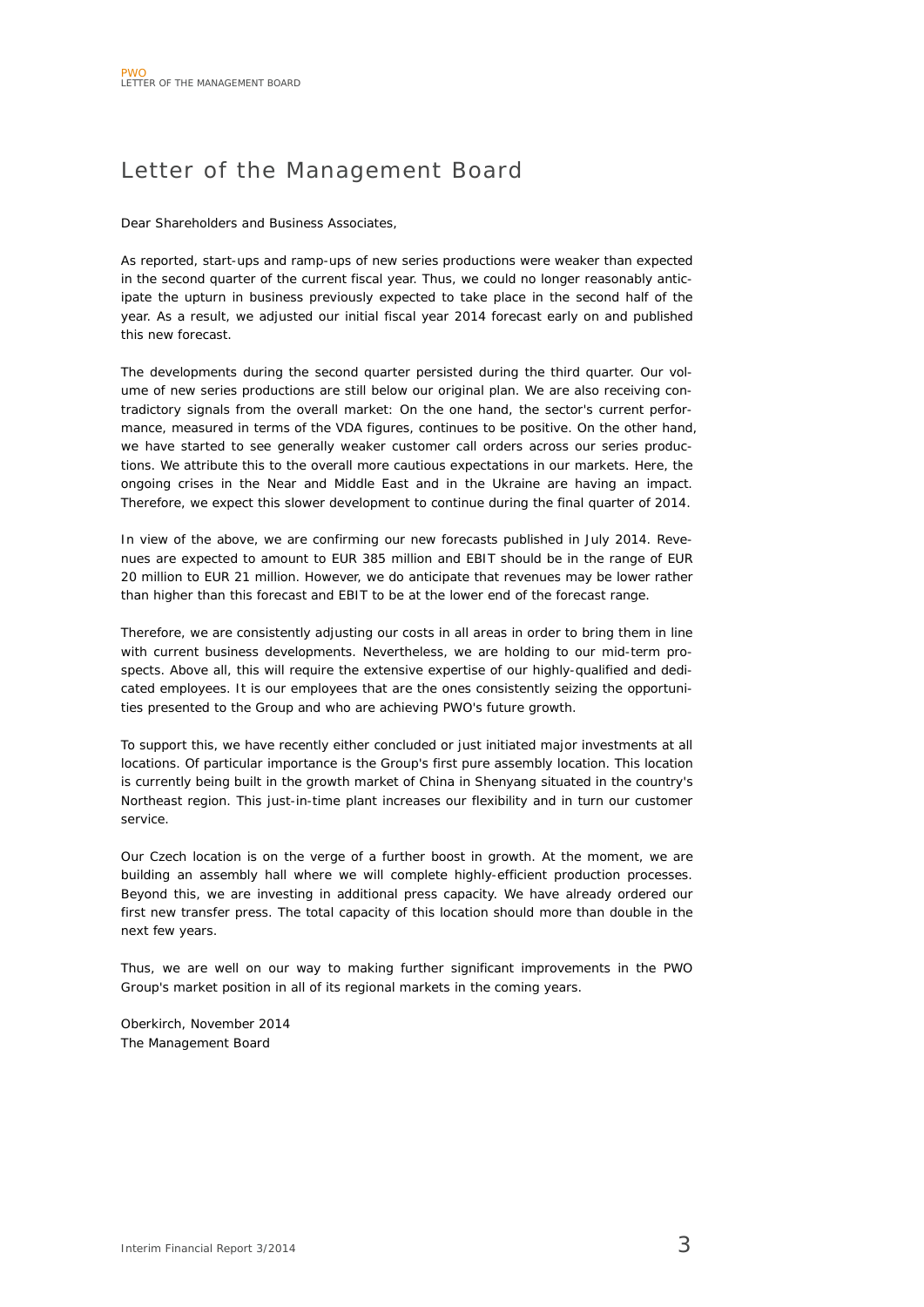# PWO Shares

# SHARE PRICE PERFORMANCE

Following a sharp rise in the PWO share price in the first three months of 2014 from EUR 43.90 (XETRA) at the start of the first quarter to EUR 56.82 at the quarter's end, the share traded largely sideways at an elevated price level during the second quarter. On May 5, 2014 the share reached its year-to-date high at EUR 58.20. PWO shares closed the first half of the year with a price of EUR 52.22. During the further course of the year, the share could not escape the general market correction caused by various geopolitical uncertainties.

As a result of the ad-hoc statement on July 21, 2014 announcing a revision in the 2014 fiscal year forecast, the share price initially fell to a year low of EUR 40.61 on August 8, 2014. In the following four weeks the share price recovered to a level of EUR 45-46.

This recovery phase ended with renewed overall market weakness. Since this time, the share has weakened further and has been trading below its level at the start of the year, in line with the overall market and the DAXsector Automobile sector index. At the end of the reporting quarter, the PWO share was quoted at EUR 42.03 and thus 4.3 percent below its level at the start of the year. Thus, the share slightly outperformed the sector index (–5.4 percent). However, the share has forfeited most of its strong earlier outperformance. During the same period, the SDAX price index lost 0.9 percent.

## CAPITAL MARKETS DAY

In what has become a tradition, PWO held another Capital Markets Day on October 9, 2014 in addition to its regular and in-depth investor relations contacts carried out in the current fiscal year. Analysts and investors used this opportunity to get a first-hand impression of PWO's headquarters in Oberkirch. The members of the Management Board gave presentations and were available to answer questions on current issues surrounding PWO and the development of the international automotive markets. In addition to the lectures, participants were given the opportunity to tour the plant in order to gain further insight into PWO's capabilities and the future technology of cold forming of metals.

Capital Markets Day guests were particularly interested in PWO's concept of "costoptimized lightweight construction". Given PWO's core capabilities in forming high-strength steels and aluminum, the Company is able to minimize its use of materials and processing steps while saving costs and resources at the same time.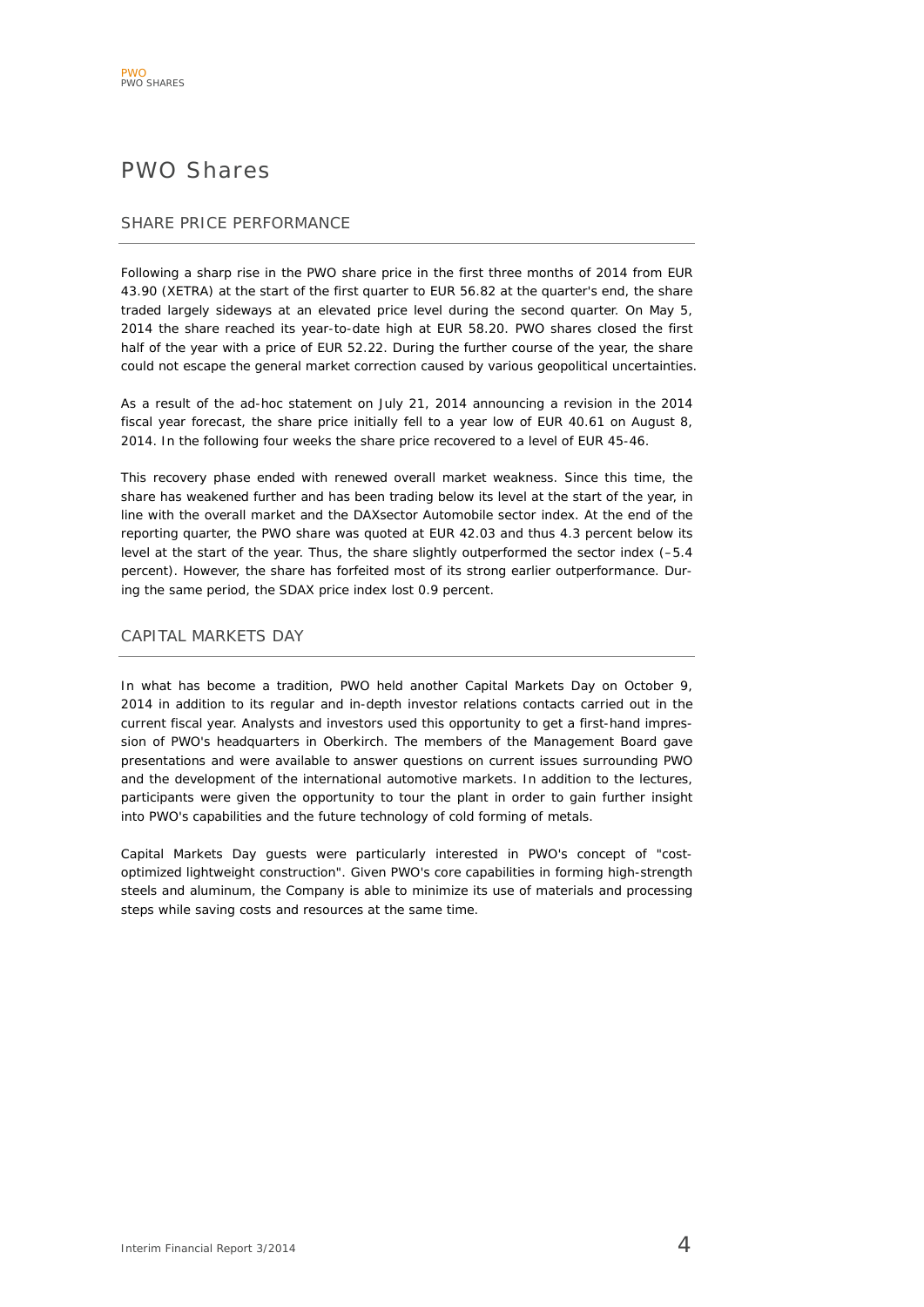

#### Directors' Dealings

Any notifications received are published on the Company's website under www.progresswerk.de in the section Investor Relations/PWO shares/Directors' Dealings.

#### Other information

Number of shares issued as at September 30, 2014 | **3,125,000** Treasury shares held as at September 30, 2014 | **None** Dividend per share for fiscal year 2013 | EUR **1.80** 

#### Current shareholder structure

Consult Invest Beteiligungsberatungs-GmbH, Böblingen | **46.55 %**  Free float: **53.45 %** | thereof

- › Delta Lloyd N.V., Amsterdam, the Netherlands: **17.01 %**
- › Sparkasse Offenburg/Ortenau, Offenburg: **5.88 %**

Source: WpHG notifications, own analyses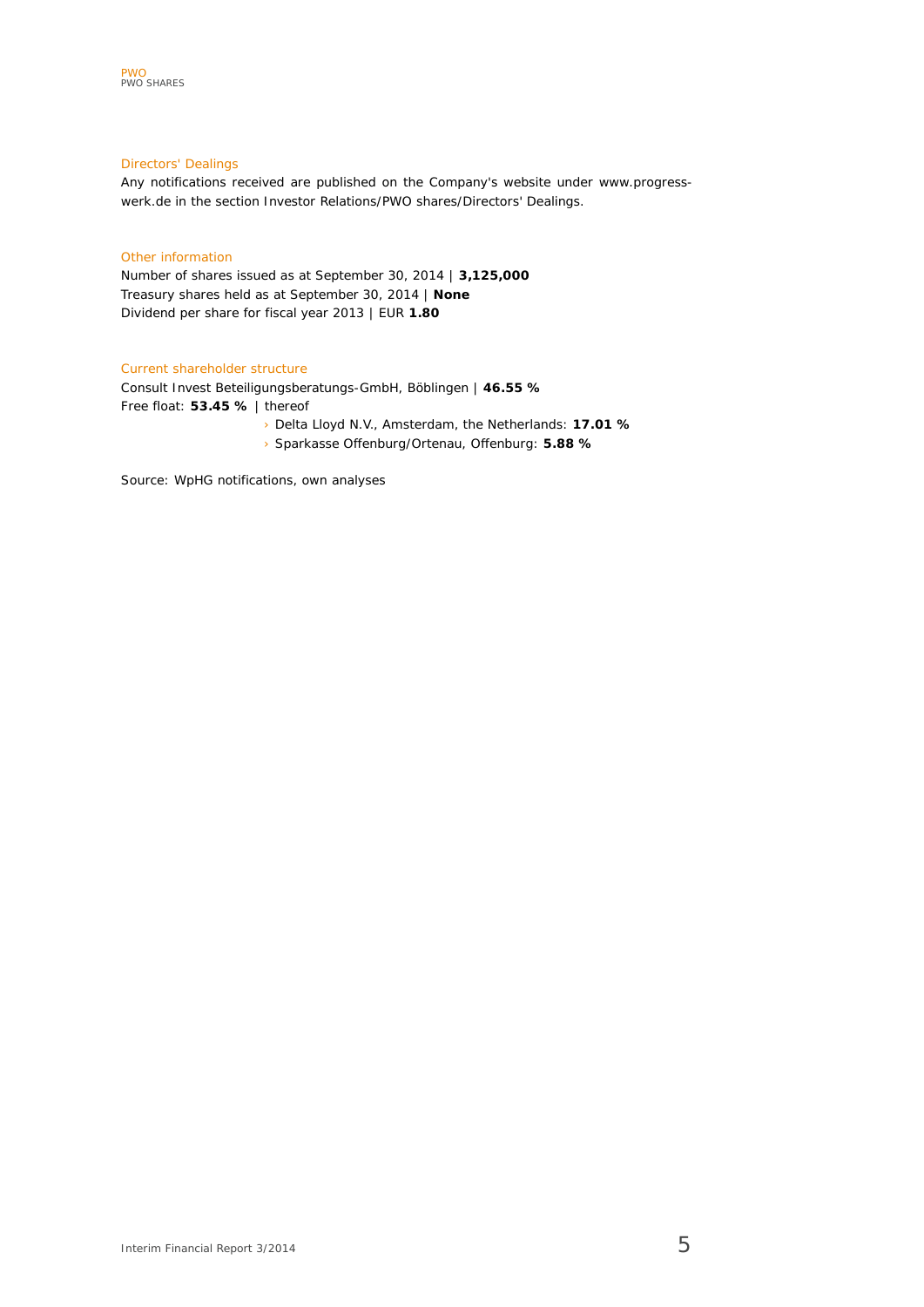# Interim Group Management Report

# REPORT ON ECONOMIC DEVELOPMENT: THE OVERALL ECONOMY

After initially performing well at the start of the year, the growth momentum of the world economy slowed dramatically in the further course of the fiscal year. In addition to political upheavals, such as the Ukraine crisis and the resulting economic consequences of sanctions against Russia, as well as the military escalation of the crises in the Near and Middle East, there was increasing pressure coming from renewed concerns surrounding China's economy and especially the EU economy. Recently, the U.S. economy gave mixed signals whereas in the first half of year the question had been discussed when the U.S. Federal Reserve would start to reverse its expansive monetary policy given the strong rebound in economic activity.

For the past several months, German and European leading economic indicators have been signaling an increasingly pessimistic assessment of the current situation and the expected development. Recently, consumer sentiment also deteriorated, especially in Germany. Meanwhile, economist and government forecasts for some large countries and regions of the world economy have been significantly reduced. This is especially true for the German economy, which until now was regarded as the economic engine of the EU.

# REPORT ON ECONOMIC DEVELOPMENT: SECTOR TRENDS

| Region                   | 9M 2014    | Change      | Change      |
|--------------------------|------------|-------------|-------------|
|                          |            | vs. 9M 2013 | 6M 2014 vs. |
|                          |            | $(\%)$      | 6M 2013     |
|                          |            |             | $(\%)$      |
| Europe (EU28 + EFTA) $1$ | 9,906,700  | $+5.8$      | $+6.2$      |
| Western Europe (EU15 +   | 9,240,000  | $+5.2$      | $+5.5$      |
| EFTA)                    |            |             |             |
| Germany                  | 2,281,671  | $+2.9$      | $+3.0$      |
| Russia $^{2)}$           | 1,779,900  | $-13.0$     | $-7.6$      |
| USA <sup>2</sup>         | 12,371,200 | $+5.4$      | $+4.2$      |
| China                    | 13,086,200 | $+12.8$     | $+14.5$     |

#### New registrations/sales of passenger vehicles in units (source: VDA, KBA)

<sup>1)</sup> excluding Malta  $|^{2}$  Light Vehicles

According to the German Association of the Automotive Industry (VDA), in the first three quarters of the 2014 fiscal year, Western European passenger car sales grew 5.2 percent compared to the same period in the previous year to more than 9.2 million new vehicles. In the USA, a total of almost 12.4 million units or 5.4 percent more passenger cars and light trucks were sold during the first nine months than in the same period last year. Momentum was mainly coming from the light truck segment where demand increased by around 10 percent to nearly 6.5 million units. Sales of passenger cars in the first three quarters were just one percent higher at 5.9 million new vehicles.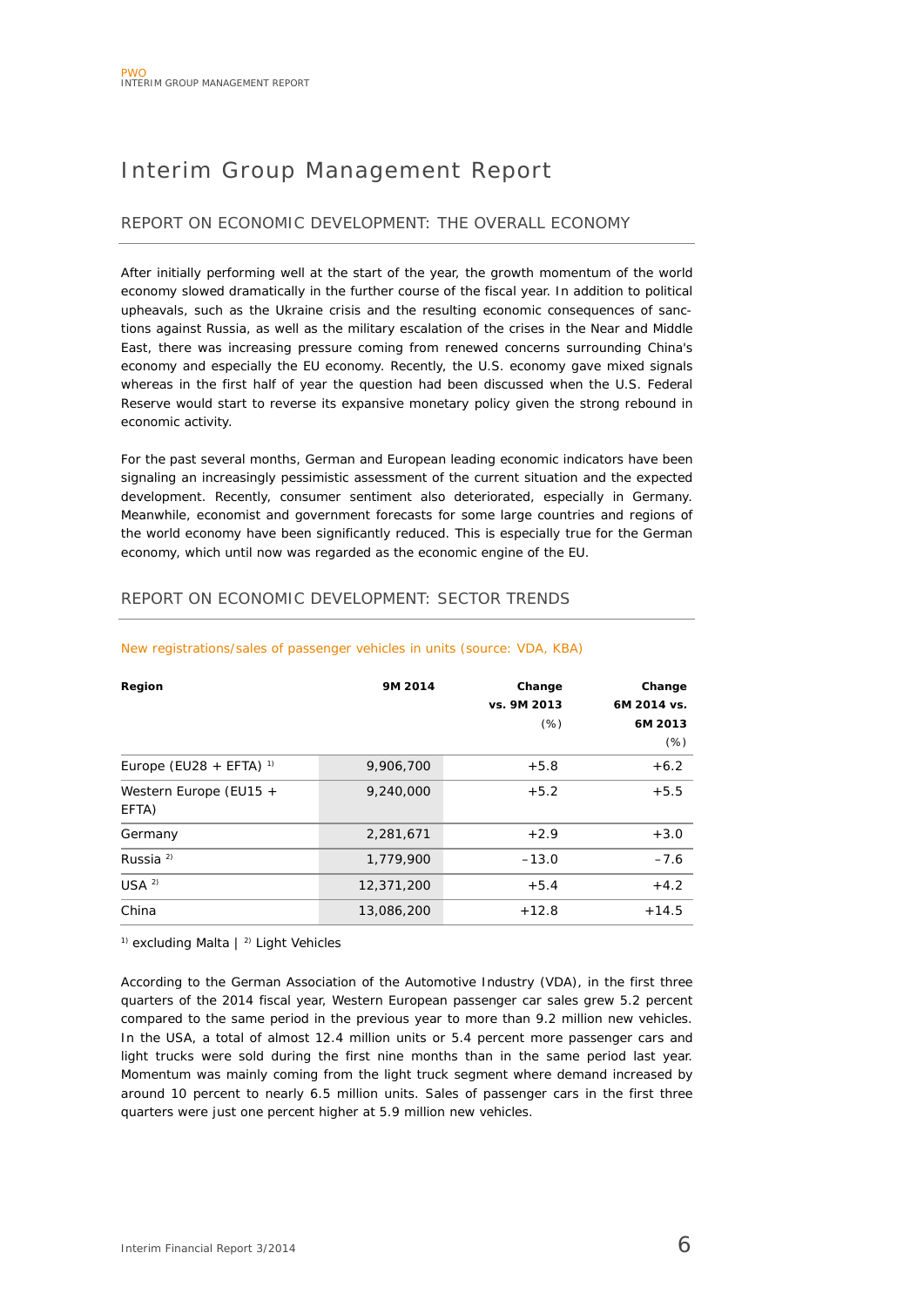With a volume of nearly 13.1 million units during the first nine months of 2014, the Chinese passenger car market recorded an increase of 12.8 percent compared to the same period in 2013. In Japan, the VAT increase in April of this year, continued to have a negative impact: in September, new registrations in Japan declined by 3 percent. Due to prebuying effects in the first quarter, the market is still nearly 6 percent higher year-to-date compared to the previous year (3.7 million units).

In September, the Russian market for light vehicles suffered a sharp decline of 20 percent as new-vehicle sales failed to match the previous year's level. Light vehicle sales in Russia year-to-date are down 13 percent to 1.8 million vehicles.

The trend in Europe is pointing slightly downwards as can be seen by a comparison with the performance in the first six months. To a lesser extent, this is also true for the German market. It should be noted, however, that September 2014 had one additional working day than in the prior year. The development in the USA was also positive, while China's development weakened, and the recessionary tendencies in Russia worsened.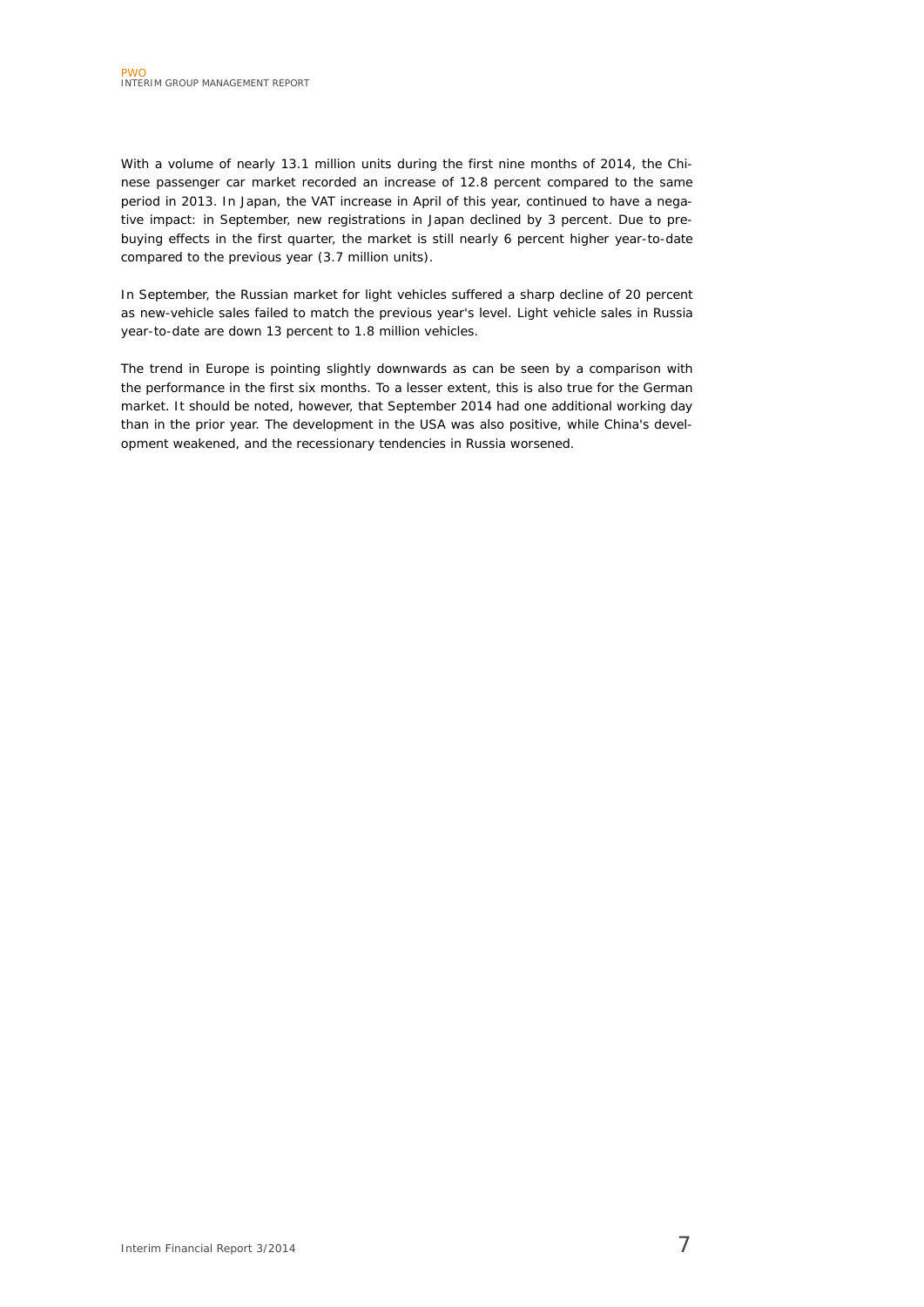## BUSINESS DEVELOPMENT: RESULTS OF OPERATIONS

In the first nine months of fiscal year 2014, we generated revenues of EUR 286.7 million (p/y: EUR 284.7 million), total output of EUR 295.6 million (p/y: EUR 292.3 million), and an EBIT of EUR 14.7 million (p/y: EUR 15.8 million). At EUR 6.7 million (p/y: EUR 8.6 million), the net profit for the period remained below the previous year's level due to a temporary rise in the tax rate resulting from a tax audit. Accordingly, earnings per share fell to EUR 2.16 (p/y: EUR 2.74).

As in the second quarter and as reported earlier, the slower-than-expected start-up and ramp-up of new series productions continued to burden the third quarter. This was the case for all of our locations with the exception of our Czech Republic location. Since we had already built up capacity for the revenue volumes originally planned for 2014, the lack of customer call orders had a noticeable impact on our second quarter results and continued to have an impact in the reporting quarter.

In the reporting quarter, revenues reached EUR 92.0 million (p/y: EUR 93.0 million). Total output rose to EUR 96.7 million (p/y: EUR 94.2 million) as a result of a higher level in finished goods and work-in-progress. EBIT declined to EUR 4.0 million (p/y: EUR 4.7 million). Due to our continued investment in the future growth of the Group, the depreciation and amortization ratio grew from 5.6 percent in the previous year to 5.7 percent. The other operating expense ratio rose from 10.0 percent to 10.5 percent. Higher costs for temporary employees contributed to this rise. The slightly higher cost of materials ratio resulted mainly from a temporary rise in third-party services at our Czech location.

Net income for the period amounted to EUR 1.2 million (p/y: EUR 2.6 million) due to increased financial expenses for the higher, and now longer-term refinanced, interestbearing borrowings and a temporary higher tax rate. Earnings per share totaled EUR 0.40 (p/y: EUR 0.82).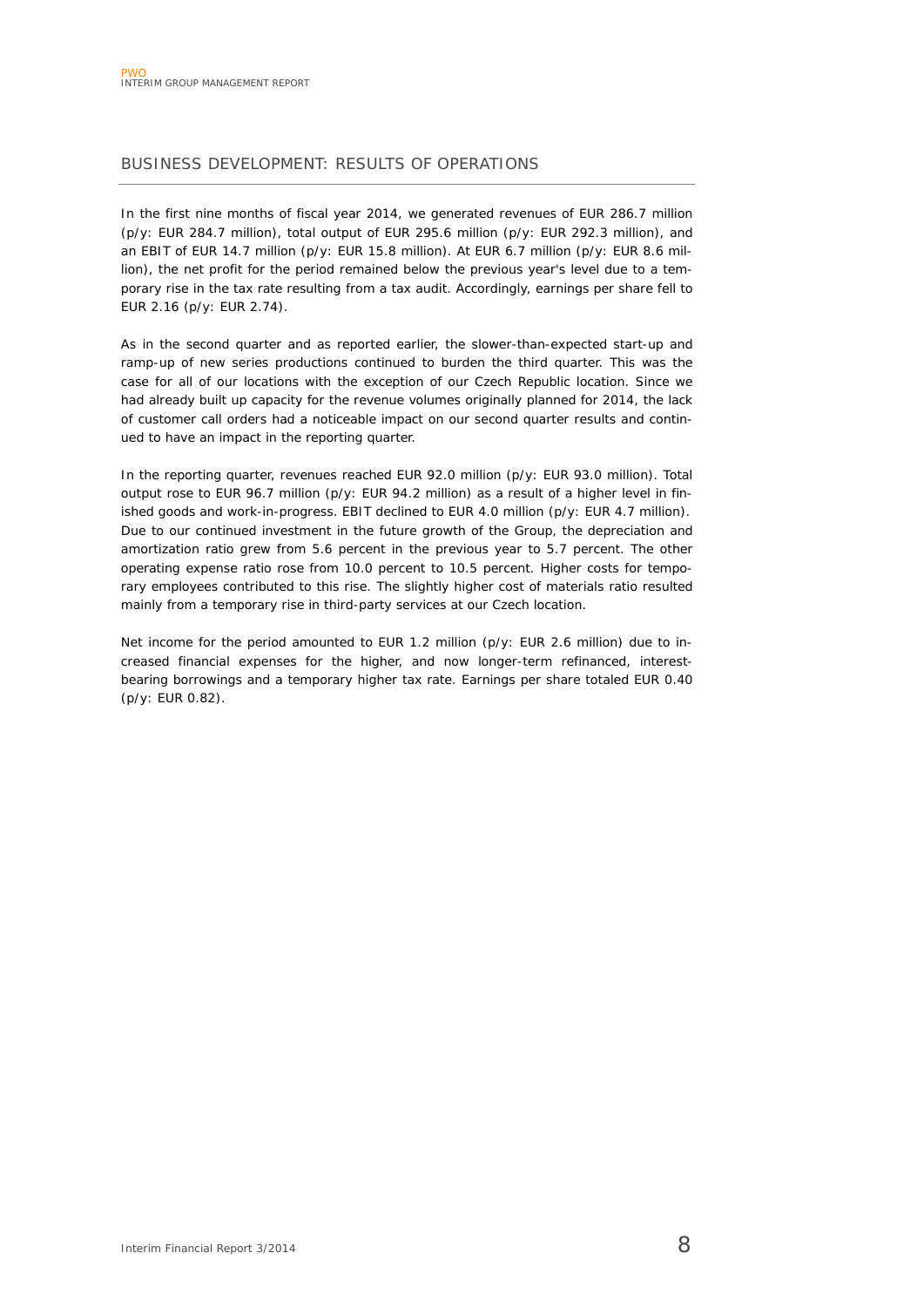# BUSINESS DEVELOPMENT: SEGMENTS

At our home location in Oberkirch, which constitutes the Germany segment, our external revenues in the nine-month reporting period were EUR 179.5 million (p/y: EUR 179.1 million) or slightly above the previous year's level. At EUR 191.9 million, total output was 1.7 percent below the previous year's level of EUR 195.2 million. Thus, this location continued to generate lower-than-expected growth in the reporting quarter.

Our growth in the current fiscal year is not sufficient enough to compensate for the annual increases in costs and expenses incurred at a high-tech location in a high-wage country such as Germany. This was also the case in the reporting quarter. As a result, our EBIT declined to EUR 9.3 million (p/y: EUR 10.2 million) during the nine-month period. Therefore, in the last few months we have broadened the measures taken for limiting costs and improving results.

The Czech location, which forms the Rest of Europe segment, continues to develop very positively and is now operating near full capacity. As we have already reported, this development led us to bring our planned future investments for expansion forward by one year. External revenues increased strongly by 21.5 percent to EUR 37.0 million (p/y: EUR 30.4 million) in the nine-month time period. This location's growth, however, slowed down in the third quarter. We had already pointed out the expected basis effect earlier and this effect will continue in the fourth quarter. Total output rose 26.9 percent to EUR 43.1 million (p/y: EUR 34.0 million). EBIT also expanded significantly, but still rose less-than-average at 17.9 percent to EUR 5.0 million (p/y: EUR 4.2 million) as a result of the capacity issues already stated.

The NAFTA area segment comprises our locations in Canada and Mexico. The current startups and ramp-ups of new series productions at these locations are proceeding considerably slower than previously expected. Furthermore, customer call orders, particularly in Canada, continue to fluctuate. Efficiency increases and quality improvements in our production in Mexico progressed in the reporting quarter but must still continue. In the first nine months, total external sales in the NAFTA Area amounted to EUR 61.4 million (p/y: EUR 66.9 million) and were 8.2 percent below the previous year. At EUR 61.4 million (p/y: EUR 69.1 million) and EUR 0.9 million (p/y: EUR 2.8 million) total output and EBIT also were below the prior year's level.

At our Chinese location, which forms the Asia segment, one new start-up was delayed in the first half-year and further start-ups have taken place with lower volumes than originally indicated. As a result, external sales in the first nine months were still below our initial expectations and amounted to EUR 8.8 million (p/y: EUR 8.1 million). In contrast, due to tool sales yet to be invoiced, total output grew to EUR 11.7 million (p/y: EUR 9.1 million). Although EBIT improved to EUR –0.3 million ( $p/y$ : EUR –1.6 million) and was thus close to break-even, it was still below plan. To reinforce our international business, we are currently building a new Chinese assembly plant in Shenyang near the factories of one of our key customers. We expect to assemble the first cross-members at this location in the third quarter of 2015.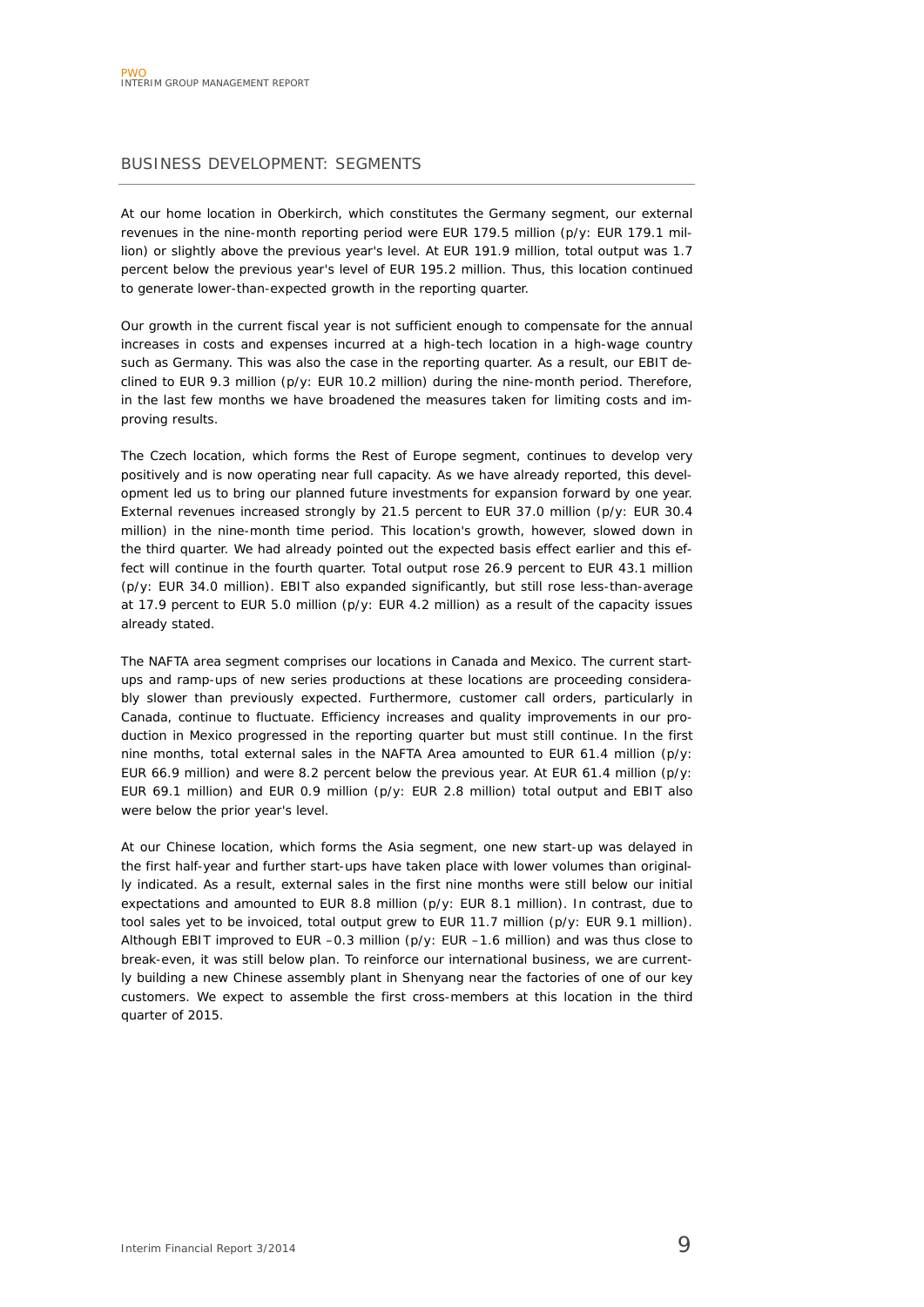# NET ASSETS AND FINANCIAL POSITION

As of the reporting date, the Group's total assets grew to EUR 336.4 million compared to EUR 299.4 million at the end of the prior fiscal year. On the one hand, this was the result of the typical seasonal increase in working capital during the first six months which reversed partially in the reporting quarter. This caused receivables and other assets to rise to EUR 78.2 million (p/y: EUR 63.0 million), and inventory to climb to EUR 73.0 million (p/y: EUR 62.2 million). On the other hand, non-current assets climbed to EUR 177.1 million (p/y: EUR 164.4 million) in the course of our investment activities.

On the equity and liabilities side, the increase in total assets is specifically reflected in the expansion in interest-bearing borrowings to EUR 134.0 million compared to EUR 107.7 million at the balance sheet date of December 31, 2013. We have clearly improved the maturity structure of our borrowings through the first-time issuance of a promissory note loan in this fiscal year. Some of the proceeds were used to reduce our current interest-bearing borrowings. As of the reporting date, these amounted to EUR 33.9 million compared to EUR 60.0 million at the end of the prior fiscal year.

Equity includes a total of EUR 7.0 million in actuarial losses from defined benefit pension plans as well as EUR 6.7 million in net income for the period. The relatively high amount of actuarial losses was mainly due to the ever falling level of interest rates which must be taken into consideration when calculating pension obligations. Following the dividend payment of EUR 5.6 million in May, equity amounted to EUR 97.8 million on September 30 after totaling EUR 102.5 million at the start of the fiscal year. Accordingly, the equity ratio declined from 34.2 percent to 29.1 percent and gearing (net debt in percentage of equity) increased from 97.3 percent to 130.0 percent. We expect inventories and receivables to experience a seasonal decline during the remainder of the year, so that the balance sheet ratios will show the usual improvement by the end of the fiscal year.

The changes in the balance sheet described also had a significant influence on the development of cash flows in the first nine months of fiscal year 2014. Since the increase in working capital of EUR 23.3 million (p/y: EUR 19.7 million) was more pronounced than in the previous year, the cash flow from operating activities fell to EUR 5.4 million (p/y: EUR 16.2 million) in the first nine months. Nevertheless, cash flow from operating activities in the third quarter of 2014 recorded a sharp improvement: after six month this item had still amounted to EUR –7.5 million.

Cash flow from investing activities for the nine month period amounted to EUR –20.0 million (p/y: EUR –16.4 million). The investments carried out during this reporting period are described in a separate section of this interim financial report. As a result, free cash flow after interest paid and received amounted to EUR –18.4 million (p/y: EUR –3.4 million).

A net change in cash and cash equivalents totaling EUR 3.8 million (p/y: EUR –10.6 million) was reported after dividends paid of EUR 5.6 million (p/y: EUR 5.0 million) and the proceeds from borrowings in the net amount of EUR 27.8 million (p/y: EUR –2.2 million).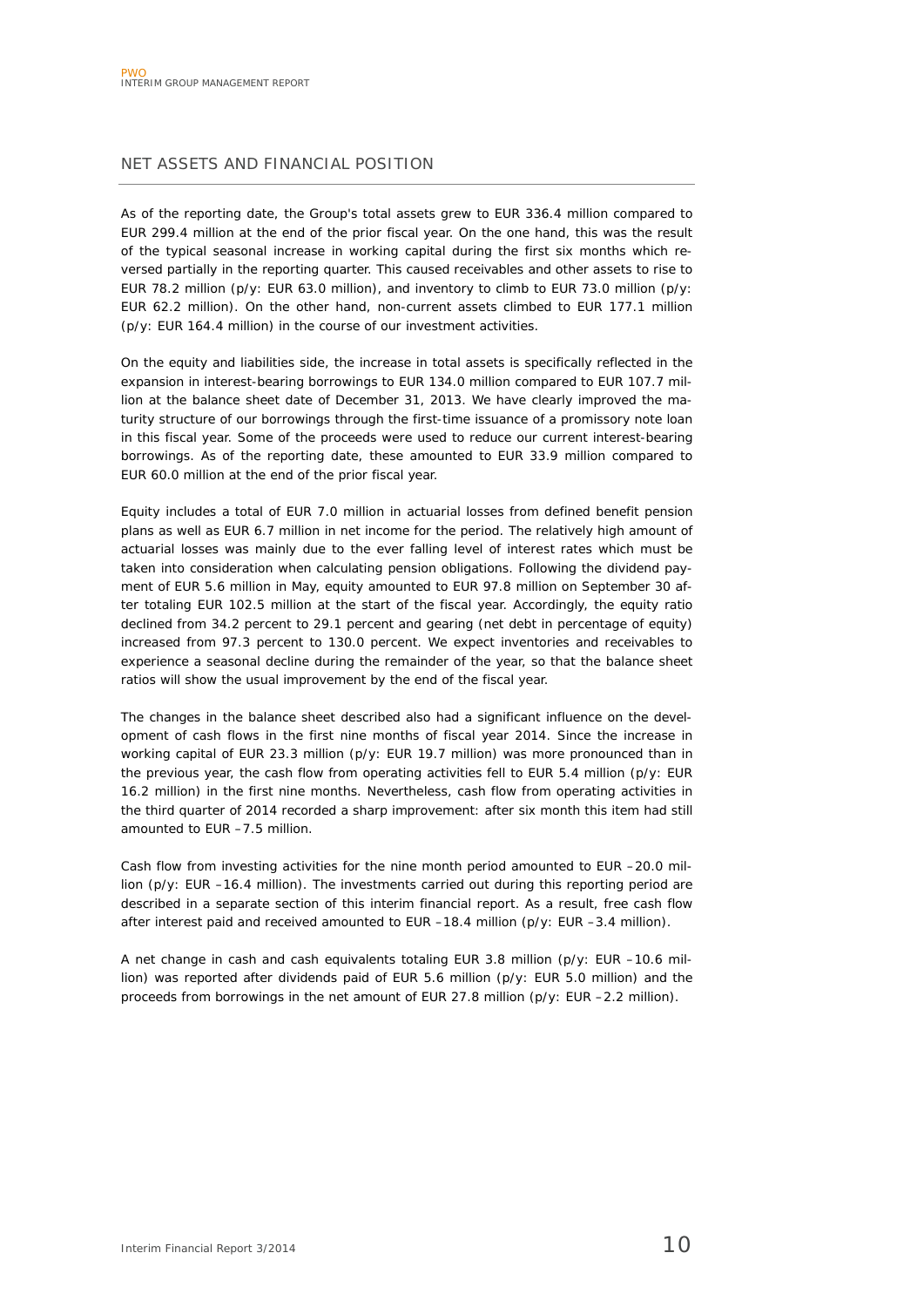### NEW BUSINESS

In the first nine months of the current fiscal year, we acquired new contracts for future series productions with a lifetime volume of around EUR 205 million. In addition, we received tool orders totaling approximately EUR 17 million.

This year, as expected, the orders to be awarded are tending to be for numerous smaller projects. This allows us to maintain our diversified order structure across our three product areas. Larger single orders relate to drive components, among others, which will be produced at our Oberkirch location starting in 2016. We also had particular success with various customers with our components for air suspension systems. In the future, we will also be supplying the new plant of one our customers in Mexico.

Beyond our current new business and the usual smaller ongoing projects, there will be contract awards for numerous larger projects for engine housings, seats, and for crossmembers in the months to come.

#### INVESTMENTS

In the first nine months of the current fiscal year, the PWO Group invested EUR 21.3 million (p/y: EUR 22.1 million) as shown in our segment report. Of this amount, EUR 8.5 million was invested during the third quarter (p/y: EUR 11.2 million).

A total of EUR 11.1 million (p/y: EUR 11.9 million) was invested at our Oberkirch location during the nine-month period. The focus of this investment was on structural measures such as tool warehouse where we are implementing an innovative concept for spacesaving storage. In addition, by relocating the entrance gate, initial preparations were made for the Process House to be built next year. At this facility, sales, development, and procurement will be brought together under one roof to further improve the efficiency of the operating processes. Other investments concerned welding cells for the start-up and rampup of series orders, a 450-ton fine cutting press, and a turning lathe for hard machining for our tool center.

Our plan to double the size of our Czech location led to a visible increase in investments at that location in the third quarter. We are presently building a new assembly hall. We also made the first payment for a new press which should become operational in 2015. A total of EUR 3.5 million (p/y: EUR 2.4 million) was invested in the Czech Republic over the ninemonth period.

At our two locations in the NAFTA area, various investment projects with smaller volumes continued as planned. Overall, a total of EUR 4.7 million (p/y: EUR 5.3 million) was invested over the nine month period. In Canada, investments concerned the expansion of the logistics center, and in Mexico we invested in various production facilities. Investment in China picked up considerably in the third quarter after the low volumes experienced in the first half of the year. We made the first prepayments for welding cells to be used at our new assembly plant in Shenyang, in Northern China. Additionally, the rented space is currently being designed according to our specifications. Our total investments in China amounted to EUR 2.0 million (p/y: EUR 2.6 million) during the nine-month period.

As reported earlier, we expect our total investments in fiscal year 2014 to reach a volume of approximately EUR 40 million which will exceed the previous year's level of EUR 32.0 million. This amount includes the accelerated expansion of our Czech location.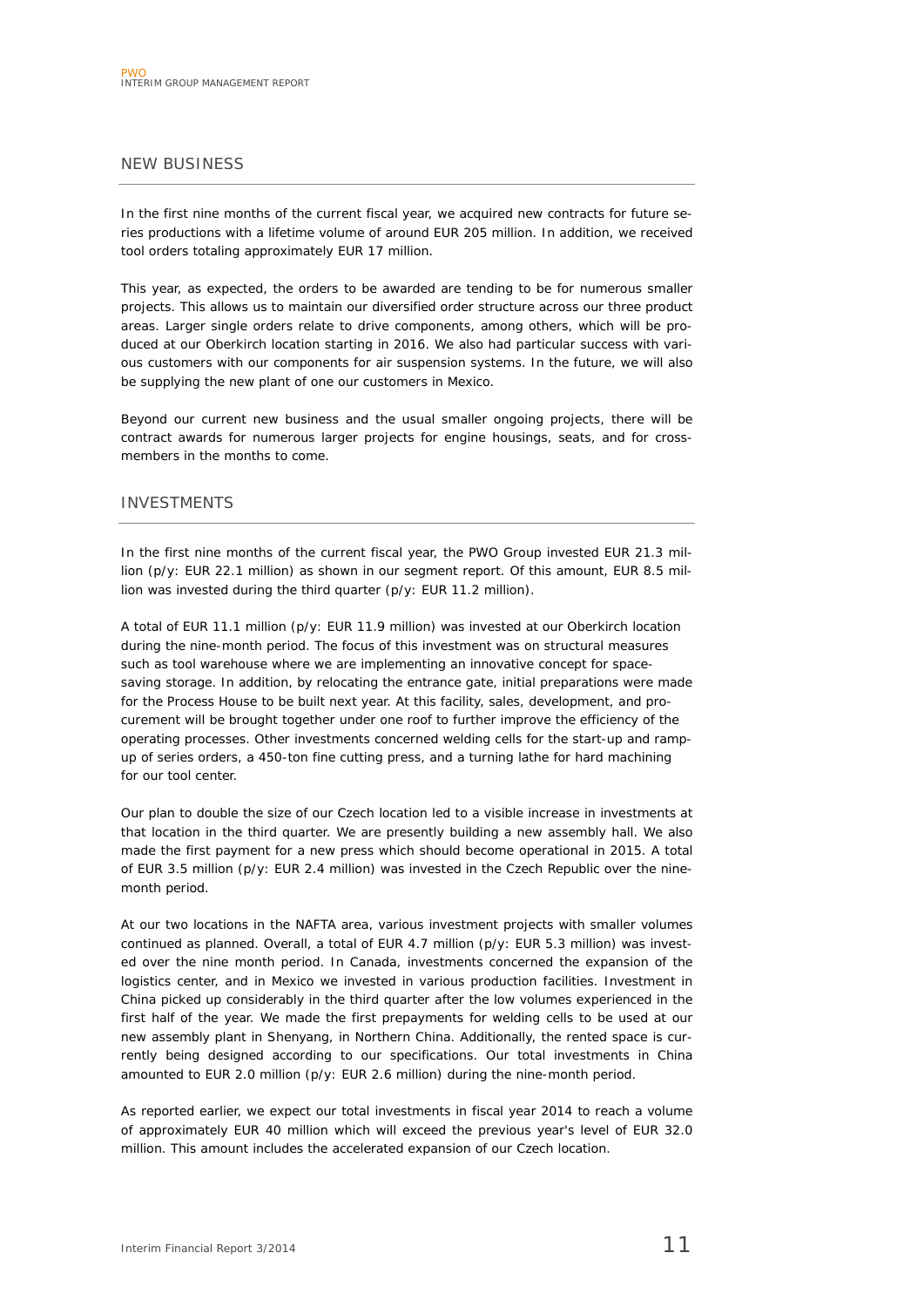## EMPLOYEES

By the end of the nine-month reporting period, the number of employees in the PWO Group had risen to 3,223 employees after 3,103 at the end of 2013. This figure includes 164 trainees as of the reporting date compared to 170 trainees at the end of 2013.

During the first half of 2014, there was a marked increase in our number of personnel at our international locations. Now that we are no longer expecting an acceleration in our start-ups and ramp-ups initially planned for our Group locations outside of the Czech Republic, we had to make adjustments in our number of staff during the reporting quarter. Although these adjustments are already reflected in our employee numbers as at September 30, there will still be a time lag until it is fully reflected.

In Mexico, the workforce was already reduced slightly from 575 employees at the end of 2013 to 572 employees. We have also reduced our workforce in China in the reporting quarter so that the increase from 252 employees to 279 employees was lower than the rise reported after the six-month period. The same applies to Canada with 271 employees after 261 employees. In contrast, we continued to expand our staff at our Czech location. Here the number of employees grew from 431 employees to 492 employees. In Oberkirch, there were 1,609 employees as at the reporting date after a level of 1,584 employees at the end of 2013.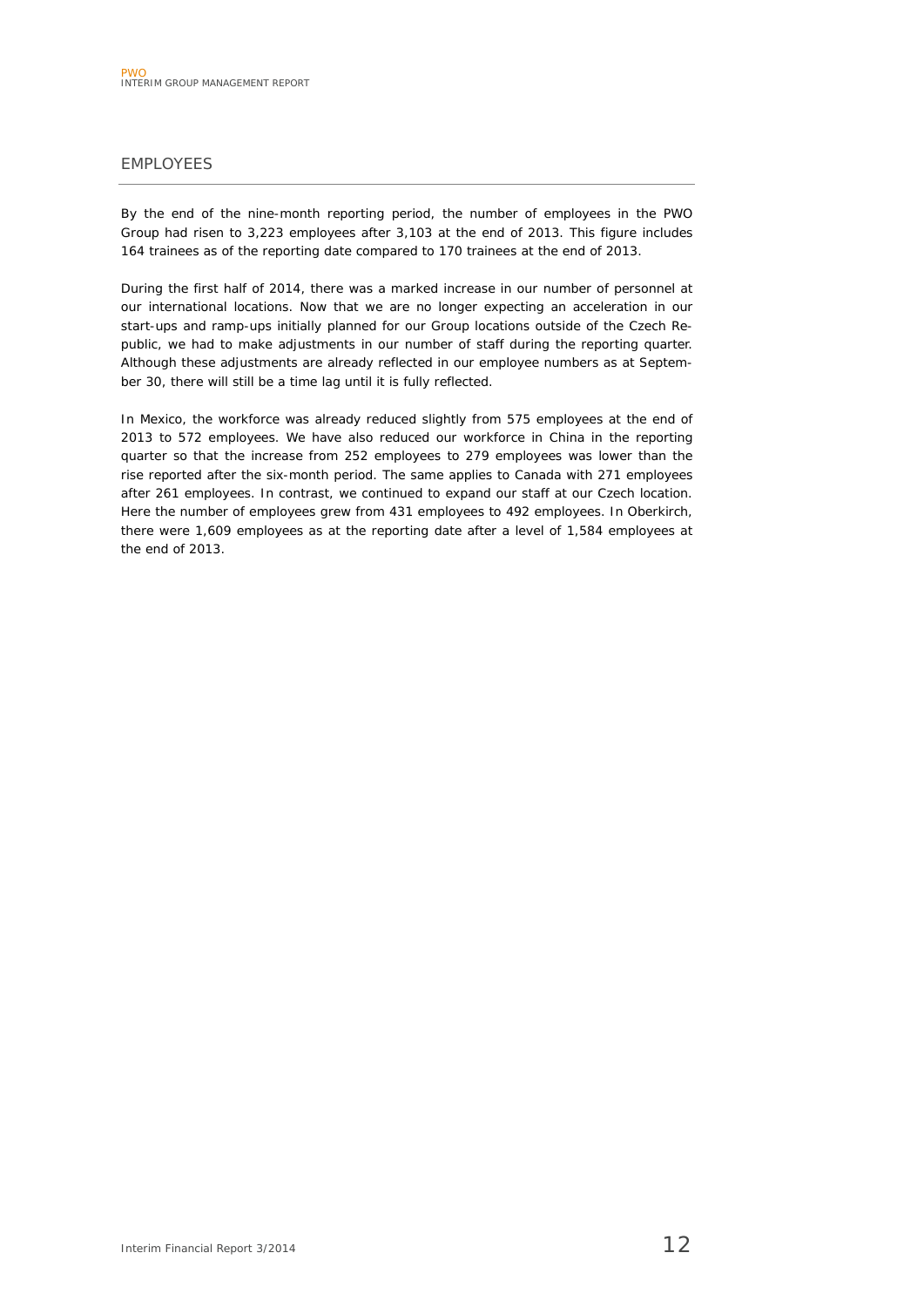# REPORT ON OPPORTUNITIES AND RISKS

The opportunities and risks for the development of the PWO Group and its segments which were described in the 2013 Annual Report continue to be valid. In addition to the noticeable general deterioration in the macroeconomic environment in the second half of 2014, the developments in Russia and in the Ukraine in the course of the year have brought on additional risk because meanwhile we also supply our customer's plants in Russia from our German location.

Moreover, as the year has progressed, the fluctuation in customer call orders has increased – particularly those for start-ups and ramp-ups of new series productions. Regardless of general market development, these fluctuations concern single customers, who have had a delay in volume increases, for example, following model changes. To a large extent, the breadth of our product range usually insulates us from these types of issues. However, in the current fiscal year, there has been a certain accumulation of these issues. Based on the foreseeable developments, which became visible early in the third quarter, we did not expect to be able to compensate for these delays in the remainder of 2014. Therefore, in July 2014, we adjusted our annual revenue and EBIT forecasts for the current fiscal year.

The VDA continues to be thoroughly optimistic with regard to international automotive activity and in terms of the German market and German manufacturers. In the first nine months, orders from domestic customers grew approximately 5 percent. Orders received from abroad have been robust since the beginning of the year and rose nearly 6 percent. Against this background, output grew 4 percent to 4.2 million units. According to the VDA, the gradual recovery in Western Europe continued. However, the VDA also pointed out that the sentiment among consumers and industry is subdued due to the geopolitical uncertainties.

## **OUTLOOK**

Our business performance in the first nine months was below plan. This was mainly due to the fact that the initially expected increase in revenues in the second half of 2014 resulting from start-ups and ramp-ups did not materialize. Therefore, we have adjusted our 2014 forecast and reported this adjustment through an ad-hoc announcement made on July 21, 2014.

After completing the third quarter, we are now confirming this forecast. Revenues are expected to amount to EUR 385 million and EBIT should be in the range of EUR 20 million to EUR 21 million. However, given the growing overall market risk and the continued high fluctuation in customer call orders, the risks to our forecast have increased. Therefore, we do anticipate that revenues may be lower rather than higher than this forecast and EBIT to be at the lower end of the target range.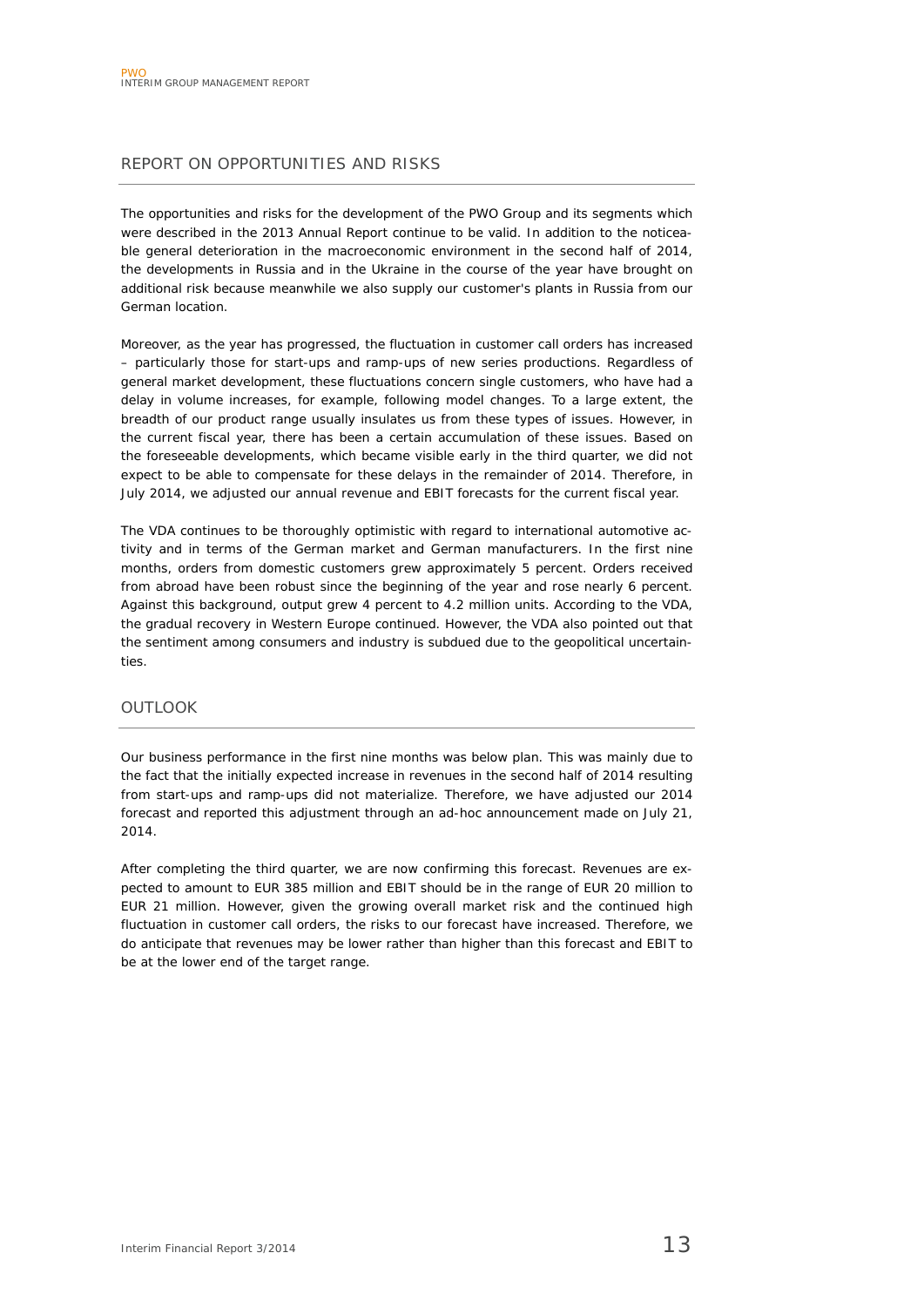# Consolidated Income Statement

|                                         | 3rd Quarter 2014 |         | 3rd Quarter 2013 |         |
|-----------------------------------------|------------------|---------|------------------|---------|
|                                         | <b>EURK</b>      | % share | <b>EURK</b>      | % share |
| Revenue                                 | 91,976           | 95.1    | 93,005           | 98.7    |
| Change in finished goods and            |                  |         |                  |         |
| work-in-progress / other own            |                  |         |                  |         |
| work capitalized                        | 4,700            | 4.9     | 1,231            | 1.3     |
| <b>Total output</b>                     | 96,676           | 100.0   | 94,236           | 100.0   |
|                                         |                  |         |                  |         |
| Other operating income                  | 3,123            | 3.2     | 723              | 0.8     |
| Cost of materials                       | 53,653           | 55.5    | 49,481           | 52.5    |
| Staff costs                             | 26,434           | 27.3    | 26,072           | 27.7    |
| Depreciation and amortization           | 5,550            | 5.7     | 5,250            | 5.6     |
| Other operating expenses                | 10,180           | 10.5    | 9,446            | 10.0    |
| <b>EBIT</b>                             | 3,982            | 4.1     | 4,710            | 5.0     |
|                                         |                  |         |                  |         |
| Financial expenses                      | 1,772            | 1.8     | 1,476            | 1.6     |
| <b>EBT</b>                              | 2,210            | 2.3     | 3,234            | 3.4     |
|                                         |                  |         |                  |         |
| Income taxes                            | 963              | 1.0     | 662              | 0.7     |
| Net income for the period               | 1,247            | 1.3     | 2,572            | 2.7     |
|                                         |                  |         |                  |         |
| Earnings per share in EUR <sup>1)</sup> | 0.40             |         | 0.82             |         |

<sup>1)</sup> The calculation of earnings per share is discussed on page 24.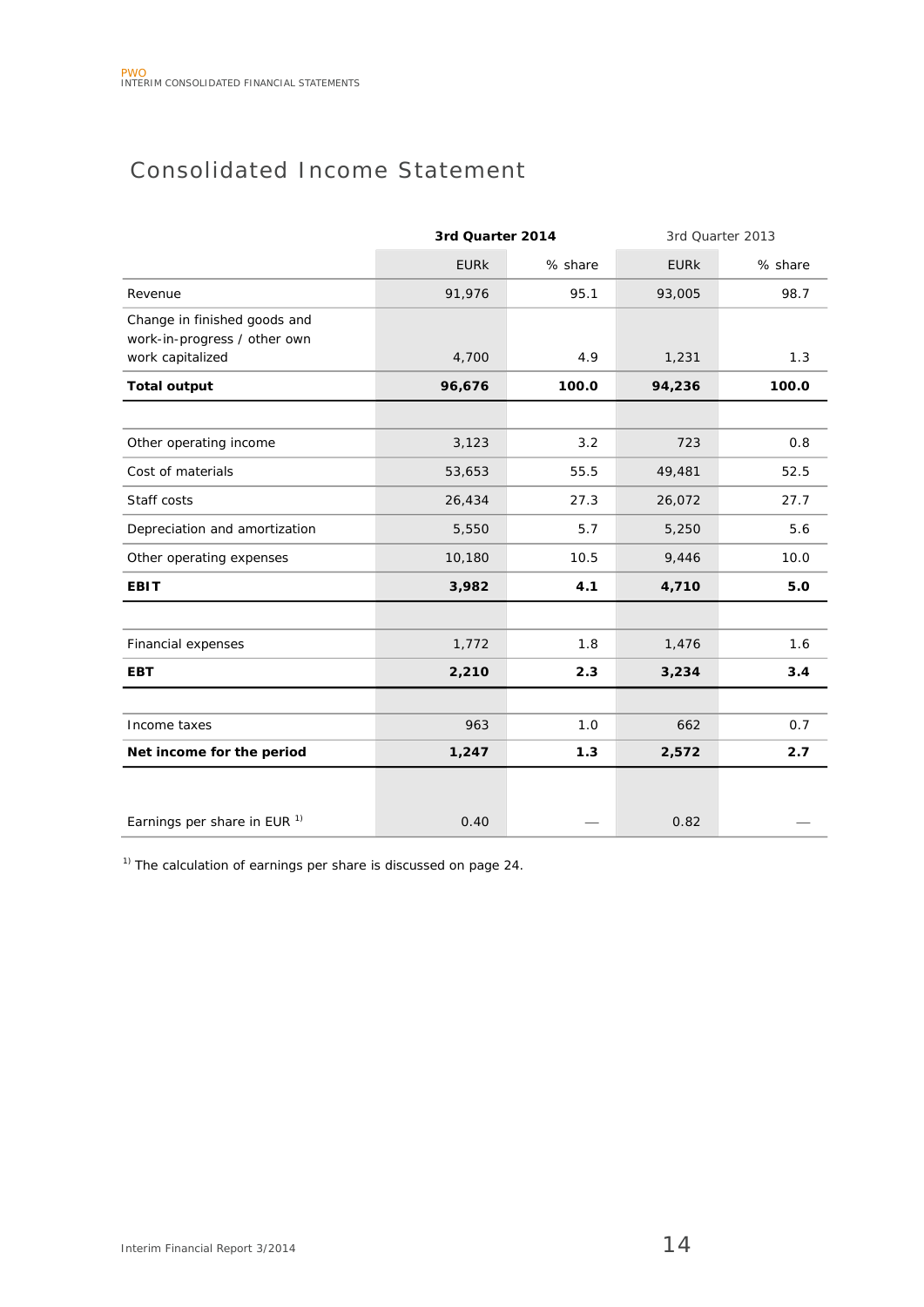# Consolidated Income Statement

|                                                  | 9 Months 2014 |         | 9 Months 2013 |         |
|--------------------------------------------------|---------------|---------|---------------|---------|
|                                                  | <b>EURK</b>   | % share | <b>EURK</b>   | % share |
| Revenue                                          | 286,723       | 97.0    | 284,654       | 97.4    |
| Change in finished goods and                     |               |         |               |         |
| work-in-progress / other own<br>work capitalized | 8,883         | 3.0     | 7,648         | 2.6     |
|                                                  |               |         |               |         |
| <b>Total output</b>                              | 295,606       | 100.0   | 292,302       | 100.0   |
|                                                  |               |         |               |         |
| Other operating income                           | 4,962         | 1.7     | 2,944         | 1.0     |
| Cost of materials                                | 159,065       | 53.8    | 156,618       | 53.6    |
| Staff costs                                      | 80,914        | 27.4    | 79,564        | 27.2    |
| Depreciation and amortization                    | 16,565        | 5.6     | 15,726        | 5.4     |
| Other operating expenses                         | 29,287        | 9.9     | 27,584        | 9.4     |
| <b>EBIT</b>                                      | 14,737        | 5.0     | 15,754        | 5.4     |
|                                                  |               |         |               |         |
| Financial expenses                               | 4,767         | 1.6     | 4,377         | 1.5     |
| <b>EBT</b>                                       | 9,970         | 3.4     | 11,377        | 3.9     |
|                                                  |               |         |               |         |
| Income taxes                                     | 3,235         | 1.1     | 2,824         | 1.0     |
| Net income for the period                        | 6,735         | 2.3     | 8,553         | 2.9     |
|                                                  |               |         |               |         |
| Earnings per share in EUR <sup>1)</sup>          | 2.16          |         | 2.74          |         |
|                                                  |               |         |               |         |

 $1)$  The calculation of earnings per share is discussed on page 24.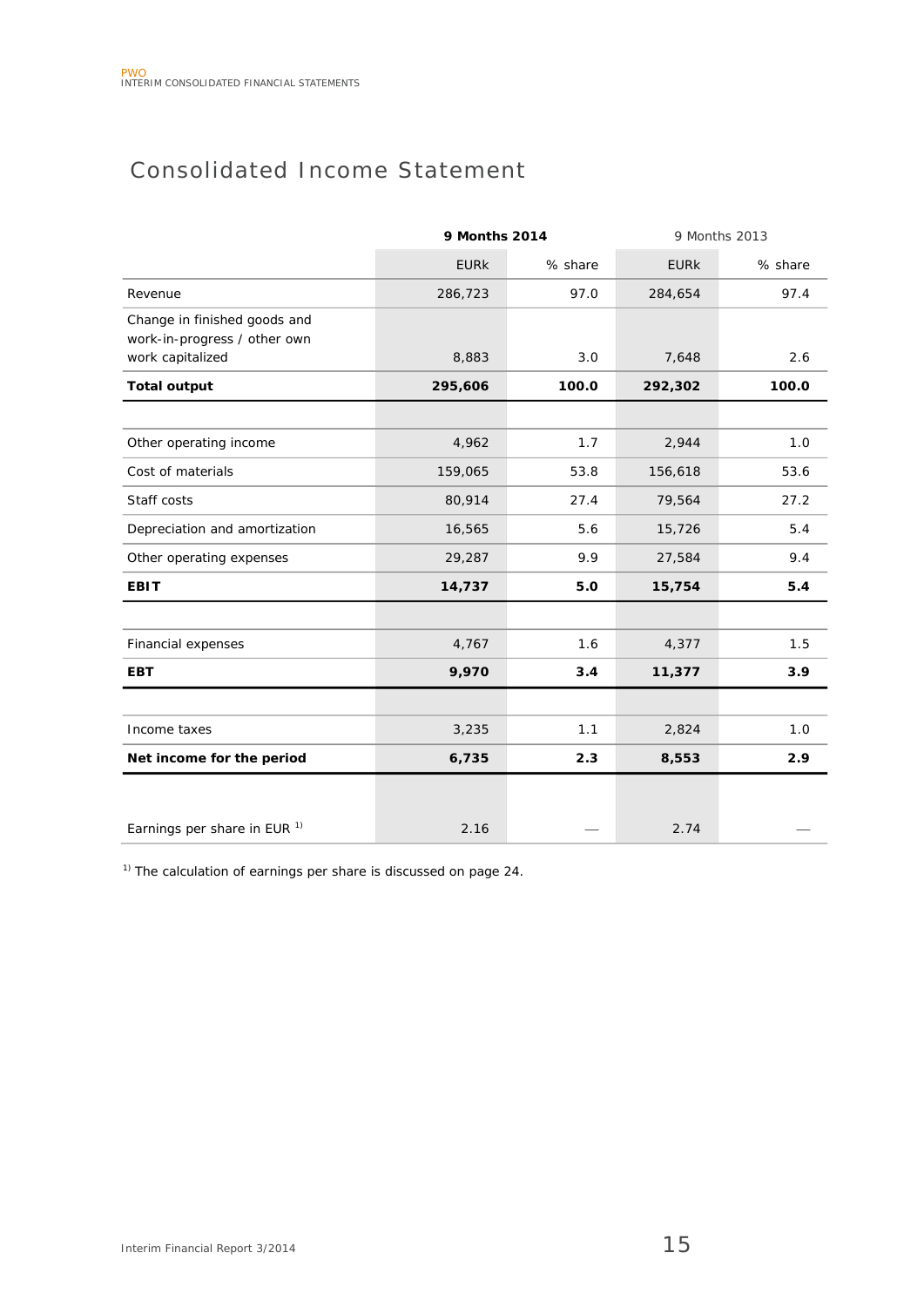# Consolidated Statement of Comprehensive Income

|                                                                         | Sep. 30, 2014 | Sep. 30, 2013 |
|-------------------------------------------------------------------------|---------------|---------------|
|                                                                         | <b>EURK</b>   | <b>EURK</b>   |
| Net income for the period                                               | 6,735         | 8,553         |
| Items which may be reclassified to profit and loss in future<br>periods |               |               |
| Net losses/gains from cash flow hedges                                  | $-2,340$      | 279           |
| Tax effect                                                              | 682           | $-89$         |
| Unrealized gains/losses from derivative financial                       |               |               |
| instruments                                                             | $-1,658$      | 190           |
| <b>Currency translation differences</b>                                 | 2,906         | $-1,207$      |
| Items which will not be reclassified to profit and loss                 |               |               |
| Actuarial gains/losses from defined benefit pension plans               | $-9,704$      | 2,069         |
| Tax effect                                                              | 2,725         | $-581$        |
| Actuarial gains/losses from defined benefit pension                     |               |               |
| plans                                                                   | $-6,979$      | 1,488         |
| Other comprehensive income after tax                                    | $-5,731$      | 471           |
| Total comprehensive income after tax                                    | 1,004         | 9,024         |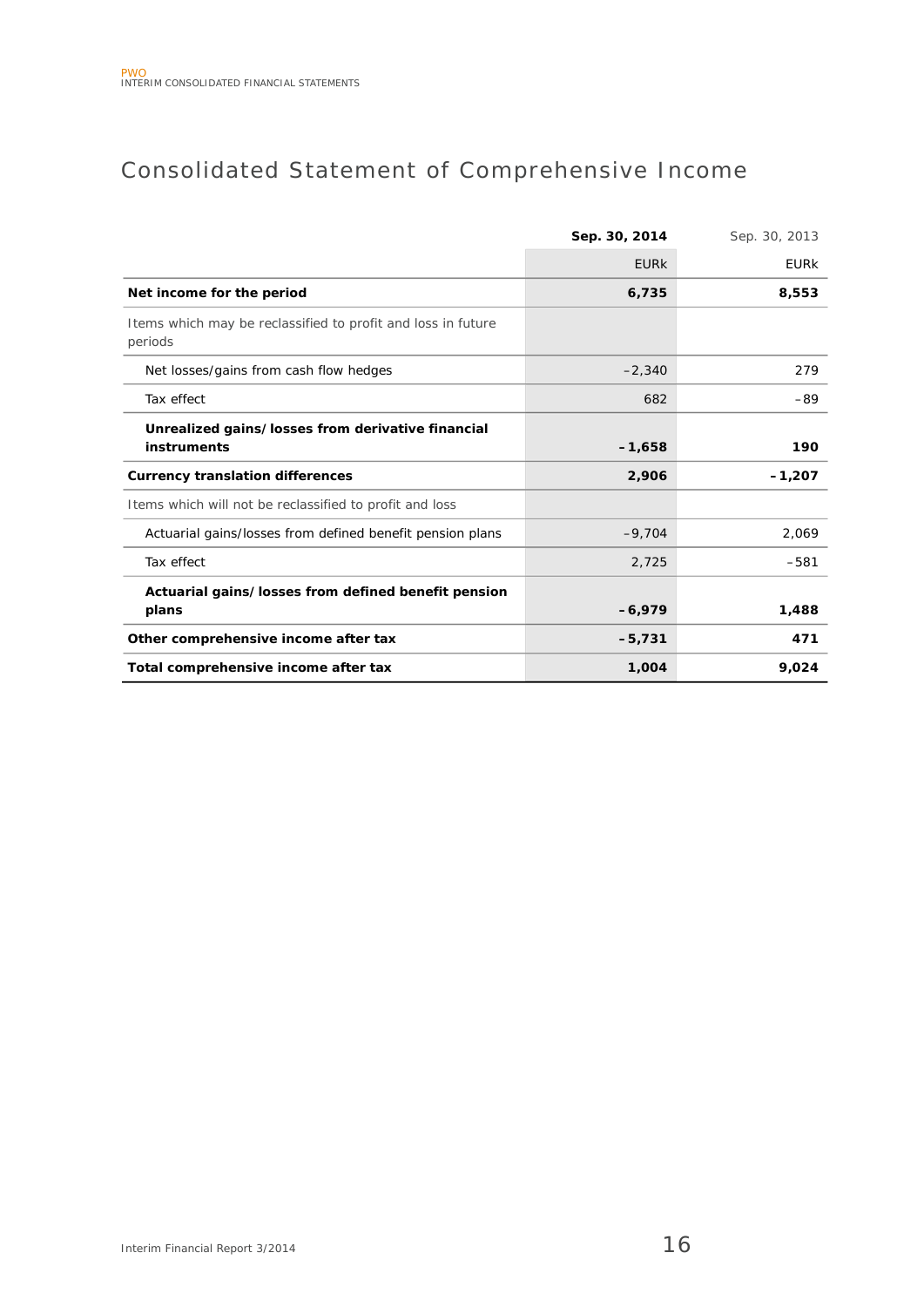# Consolidated Balance Sheet

| <b>ASSETS</b>                                 | Sep. 30, 2014 | Dec. 31, 2013 |
|-----------------------------------------------|---------------|---------------|
|                                               | <b>EURK</b>   | <b>EURK</b>   |
| Property, plant, and equipment                | 153,539       | 144,470       |
| Intangible assets                             | 11,926        | 11,814        |
| Non-current portion of other assets           | 164           | 164           |
| Non-current portion of income tax receivables | 211           | 330           |
| Deferred tax assets                           | 11,230        | 7,593         |
| <b>Non-current assets</b>                     | 177,070       | 164,371       |
| Inventories                                   | 73,010        | 62,184        |
| Receivables and other assets                  | 78,179        | 63,001        |
| Other financial assets                        | 35            | 1,232         |
| Income tax receivables                        | 1,357         | 525           |
| Cash and cash equivalents                     | 6,795         | 8,071         |
| <b>Current assets</b>                         | 159,376       | 135,013       |
| <b>Total assets</b>                           | 336,446       | 299,384       |

| <b>EQUITY AND LIABILITIES</b>              | Sep. 30, 2014 | Dec. 31, 2013 |
|--------------------------------------------|---------------|---------------|
|                                            | <b>EURK</b>   | <b>EURK</b>   |
| Equity                                     | 97,840        | 102,461       |
| Interest-bearing borrowings                | 100,096       | 47,735        |
| Provisions for pensions                    | 51,474        | 41,002        |
| Other provisions                           | 2,939         | 2,904         |
| Non-current portion of other liabilities   | 173           | 144           |
| Deferred tax liabilities                   | 963           | 1,056         |
| <b>Non-current liabilities</b>             | 155,645       | 92,841        |
| Current portion of provisions for pensions | 1,525         | 1,525         |
| Current portion of other provisions        | 1,594         | 1,546         |
| Trade payables and other liabilities       | 42,625        | 40,155        |
| Other financial liabilities                | 3,283         | 865           |
| Interest-bearing borrowings                | 33,934        | 59,991        |
| <b>Current liabilities</b>                 | 82,961        | 104,082       |
| Total equity and liabilities               | 336,446       | 299,384       |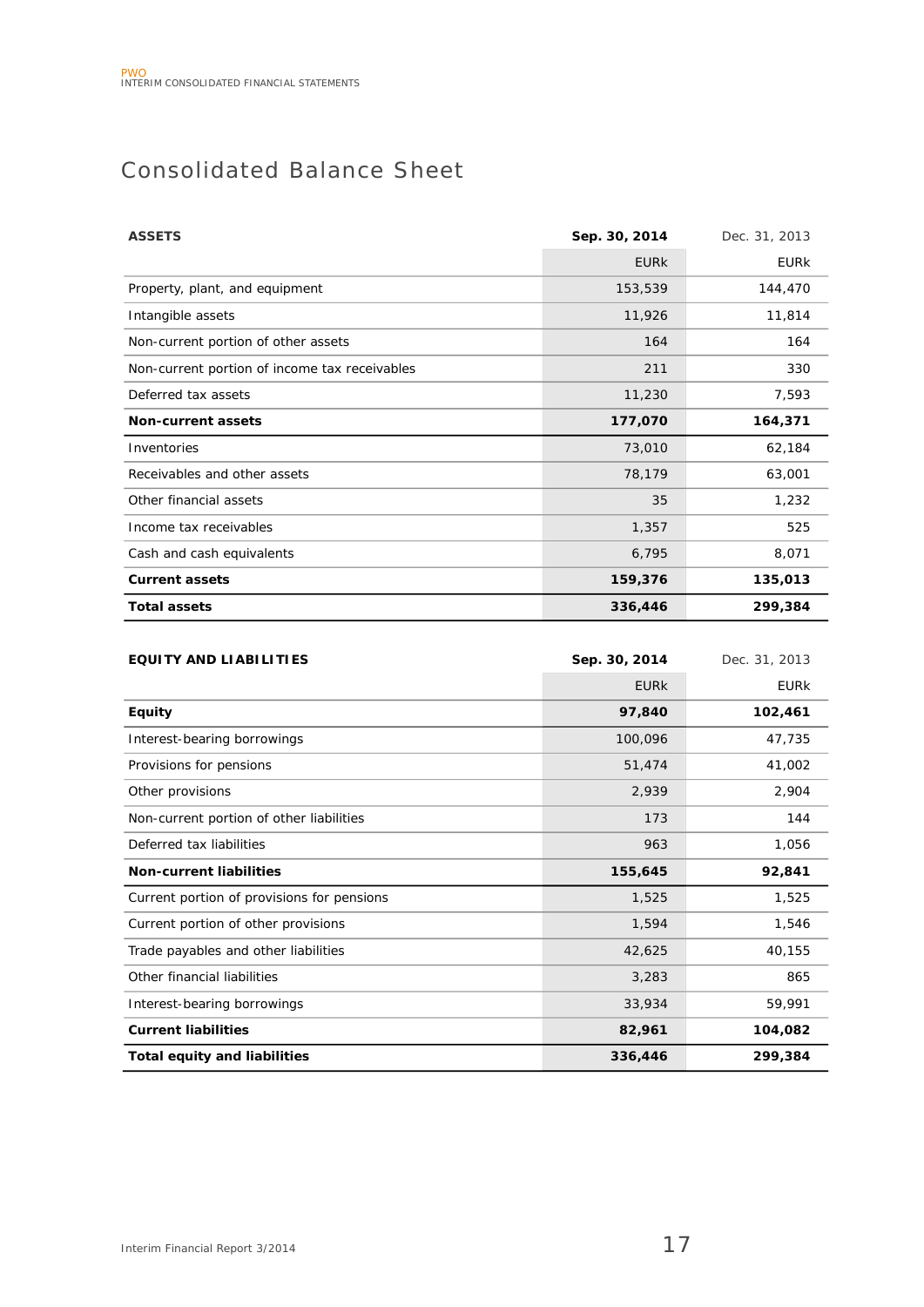# Consolidated Statement of Changes in Equity

## **Equity attributable to PWO AG shareholders**

|                                 |                       |                     |                      |                                        | Other components of<br>equity<br>items which may be reclassi-<br>fied to profit and loss in fu-<br>ture periods |                     |                        |
|---------------------------------|-----------------------|---------------------|----------------------|----------------------------------------|-----------------------------------------------------------------------------------------------------------------|---------------------|------------------------|
| <b>EURK</b>                     | Subscribed<br>capital | Capital<br>reserves | Retained<br>earnings | Defined<br>benefit<br>pension<br>plans | Currency<br>translation<br>differences                                                                          | Cash flow<br>hedges | <b>Total</b><br>equity |
| As at Jan. 1, 2013              | 9,375                 | 37,494              | 56,078               | $-9,804$                               | 1,741                                                                                                           | 264                 | 95,148                 |
| Net income for the<br>period    |                       |                     | 8,553                |                                        |                                                                                                                 |                     | 8,553                  |
| Other comprehensive<br>income   |                       |                     |                      | 1,488                                  | $-1,207$                                                                                                        | 190                 | 471                    |
| Total comprehen-<br>sive income | 9,375                 | 37,494              | 64,631               | $-8,316$                               | 534                                                                                                             | 454                 | 104,172                |
| Dividend payment                |                       |                     | $-5,000$             |                                        |                                                                                                                 |                     | $-5,000$               |
| As at Sep. 30, 2013             | 9,375                 | 37,494              | 59,631               | $-8,316$                               | 534                                                                                                             | 454                 | 99,172                 |
|                                 |                       |                     |                      |                                        |                                                                                                                 |                     |                        |
| As at Jan. 1, 2014              | 9,375                 | 37,494              | 64,215               | $-8,276$                               | $-708$                                                                                                          | 361                 | 102,461                |
| Net income for the<br>period    |                       |                     | 6,735                |                                        |                                                                                                                 |                     | 6,735                  |
| Other comprehensive<br>income   |                       |                     |                      | $-6,979$                               | 2,906                                                                                                           | $-1,658$            | $-5,731$               |
| Total comprehen-<br>sive income | 9,375                 | 37,494              | 70,950               | $-15,255$                              | 2,198                                                                                                           | $-1,297$            | 103,465                |
| Dividend payment                |                       |                     | $-5,625$             |                                        |                                                                                                                 |                     | $-5,625$               |
| As at Sep. 30, 2014             | 9,375                 | 37,494              | 65,325               | $-15,255$                              | 2,198                                                                                                           | $-1,297$            | 97,840                 |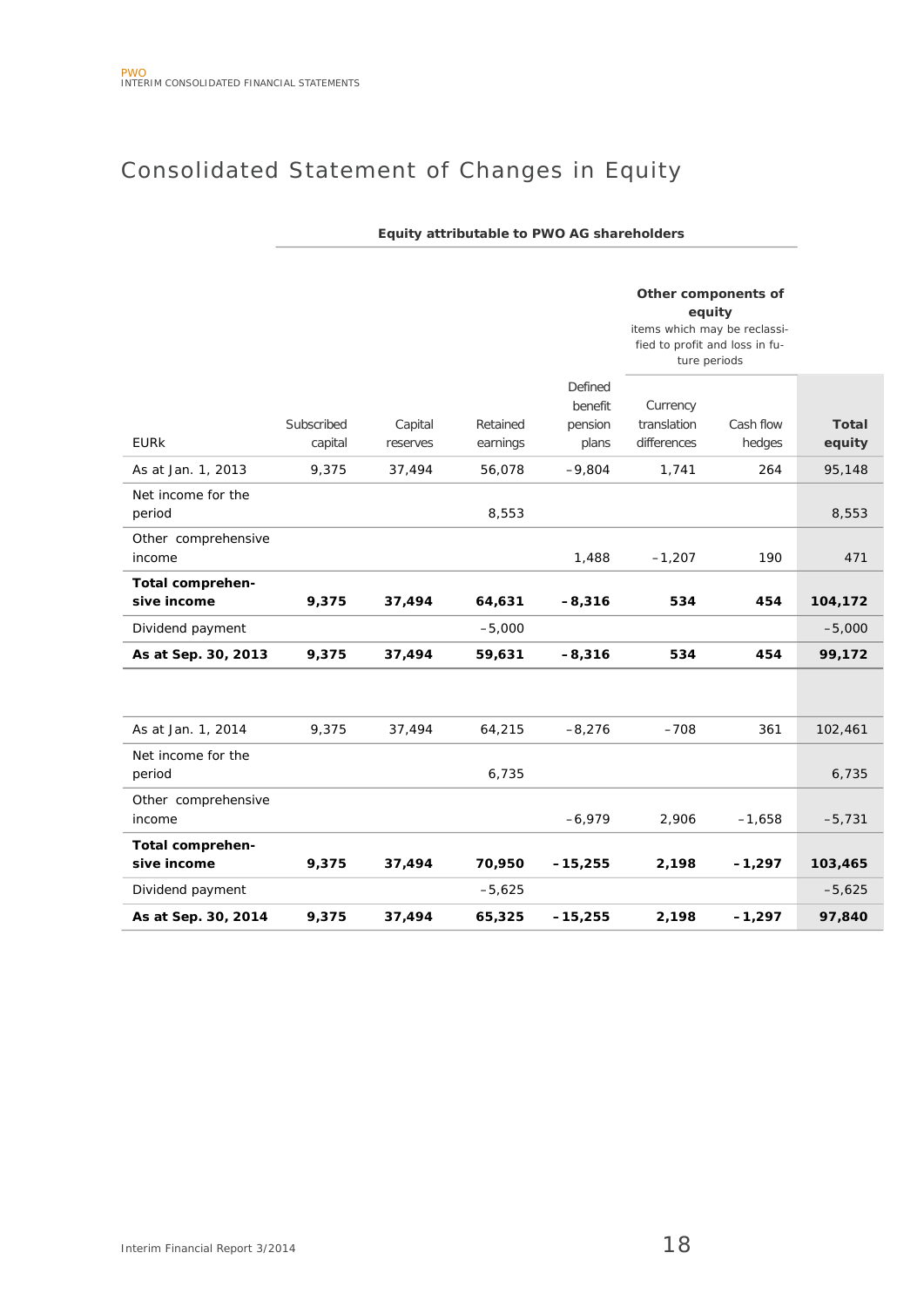# Consolidated Statement of Cash Flows

|                                                                              | Sep. 30, 2014 | Sep. 30, 2013 |
|------------------------------------------------------------------------------|---------------|---------------|
|                                                                              | <b>EURK</b>   | <b>EURK</b>   |
| Net income for the period                                                    | 6,735         | 8,553         |
| Depreciation of property, plant, and equipment and amortization of           |               |               |
| intangible assets, net of write-ups                                          | 16,565        | 15,726        |
| Income tax expense/refund                                                    | 3,235         | 2,824         |
| Interest income and expenses                                                 | 4,767         | 4,377         |
| Change in current assets                                                     | $-23,290$     | $-19,679$     |
| Change in non-current liabilities (excluding interest-bearing<br>borrowings) | 9,362         | 360           |
| Change in current liabilities (excluding interest-bearing borrowings)        | 6,240         | 6,966         |
| Income taxes paid                                                            | $-4,526$      | $-2,663$      |
| Other non-cash expenses/income                                               | $-13,709$     | $-396$        |
| Gain/loss on disposal of property, plant, and equipment                      | 2             | 112           |
| Cash flow from operating activities                                          | 5,381         | 16,180        |
|                                                                              |               |               |
| Proceeds from disposal of property, plant, and equipment                     | 68            | 538           |
| Payments for investments in property, plant, and equipment                   | $-18,828$     | $-15,820$     |
| Payments for investments in intangible assets                                | $-1,257$      | $-1,078$      |
| Cash flow from investing activities                                          | $-20,017$     | $-16,360$     |
|                                                                              |               |               |
| Dividends paid                                                               | $-5,625$      | $-5,000$      |
| Interest paid                                                                | $-3,769$      | $-3,190$      |
| Interest received                                                            | 42            | 16            |
| Proceeds from borrowings                                                     | 66,927        | 19,453        |
| Repayment of borrowings                                                      | $-39,177$     | $-21,650$     |
| Cash flow from financing activities                                          | 18,398        | $-10,371$     |
|                                                                              |               |               |
| Net change in cash and cash equivalents                                      | 3,762         | $-10,551$     |
| Effect of exchange rates on cash and cash equivalents                        | $-100$        | 23            |
| Cash and cash equivalents as at January 1                                    | $-3,721$      | 2,664         |
| Cash and cash equivalents as at September 30                                 | -59           | $-7,864$      |
| of which cash and cash equivalents                                           | 6,795         | 3,753         |
| of which bank borrowings due on demand                                       | $-6,854$      | $-11,617$     |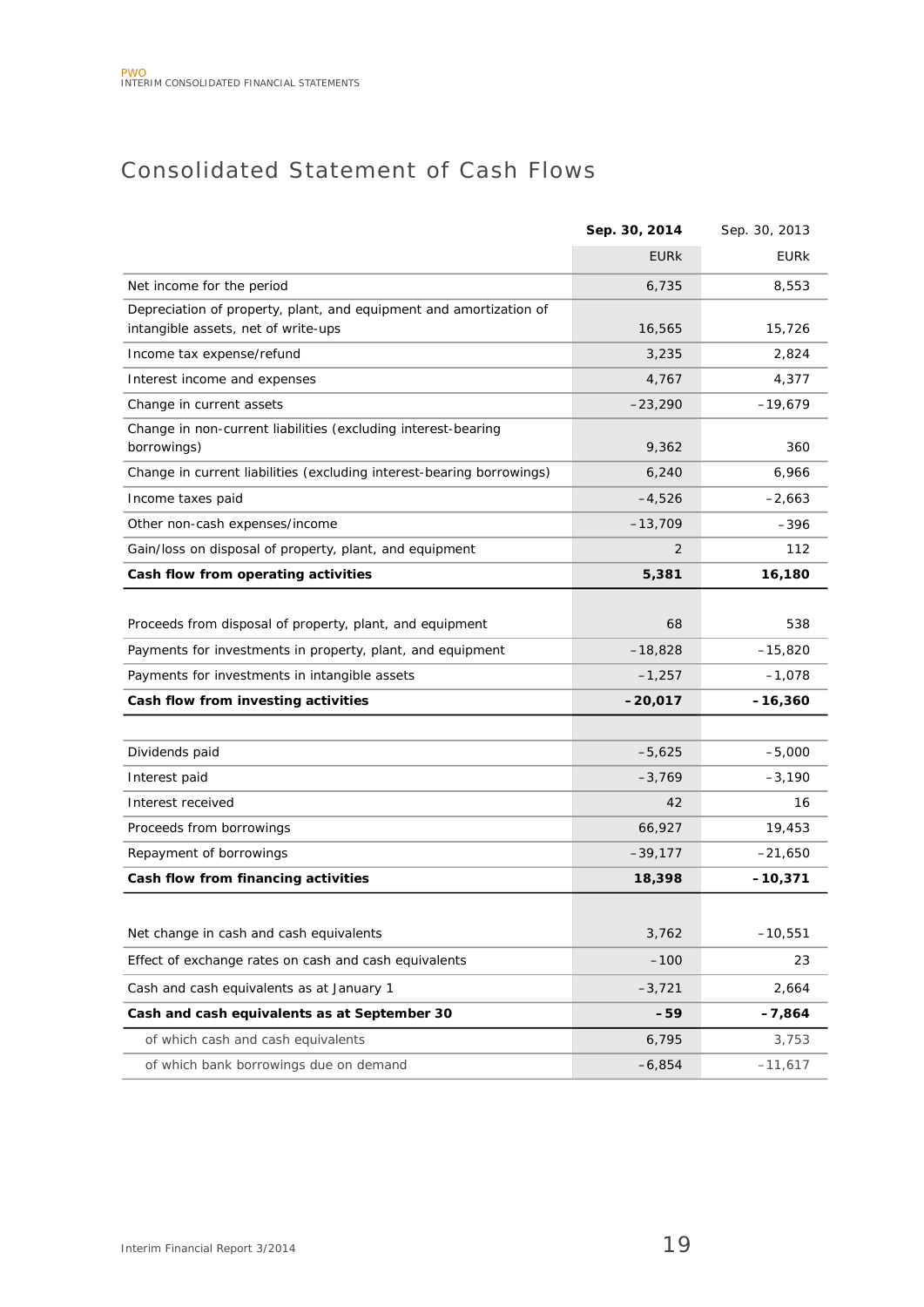# Notes to the Interim Consolidated Financial **Statements**

## ACCOUNTING POLICIES

#### Basis of presentation

These condensed interim consolidated financial statements as at September 30, 2014 were prepared in accordance with IAS 34 "Interim Financial Reporting". They do not contain all of the information and disclosures required for consolidated financial statements at the end of the financial year and, therefore, should be read in conjunction with the annual consolidated financial statements as at December 31, 2013. The interim consolidated financial statements and the interim management report are neither subject to an external audit nor to an auditor's review.

#### Scope of consolidation

The interim consolidated financial statements as at September 30, 2014 include 6 foreign companies controlled either directly or indirectly by PWO AG. No changes have occurred to the scope of consolidation compared to December 31, 2013.

#### Currency translation

The interim consolidated financial statements are presented in euro, the functional currency of the parent company. The financial statements of the companies within the consolidated Group are prepared using foreign currencies which are translated according to the functional currency concept (IAS 21). Each company within the Group determines its own functional currency.

The items contained in the financial statements of the companies are measured using this functional currency. All balance sheet items of the foreign consolidated entity were translated into euro by applying the relevant mean rate of exchange at the balance sheet date. Expenses and income in the consolidated income statement were translated using the average exchange rate. Net income for the period from the translated income statement was transferred to the balance sheet. Differences are recognized directly in equity as a currency translation difference.

The following exchange rates were used for currency translation purposes within the interim consolidated financial statements:

|            |            | Closing rate | Average rate |        |
|------------|------------|--------------|--------------|--------|
|            | 30/09/2014 | 30/09/2013   | 9M2014       | 9M2013 |
| CAD        | 1.41       | 1.39         | 1.48         | 1.35   |
| <b>CNY</b> | 7.73       | 8.26         | 8.36         | 8.12   |
| <b>USD</b> | 1.26       | 1.35         | 1.36         | 1.32   |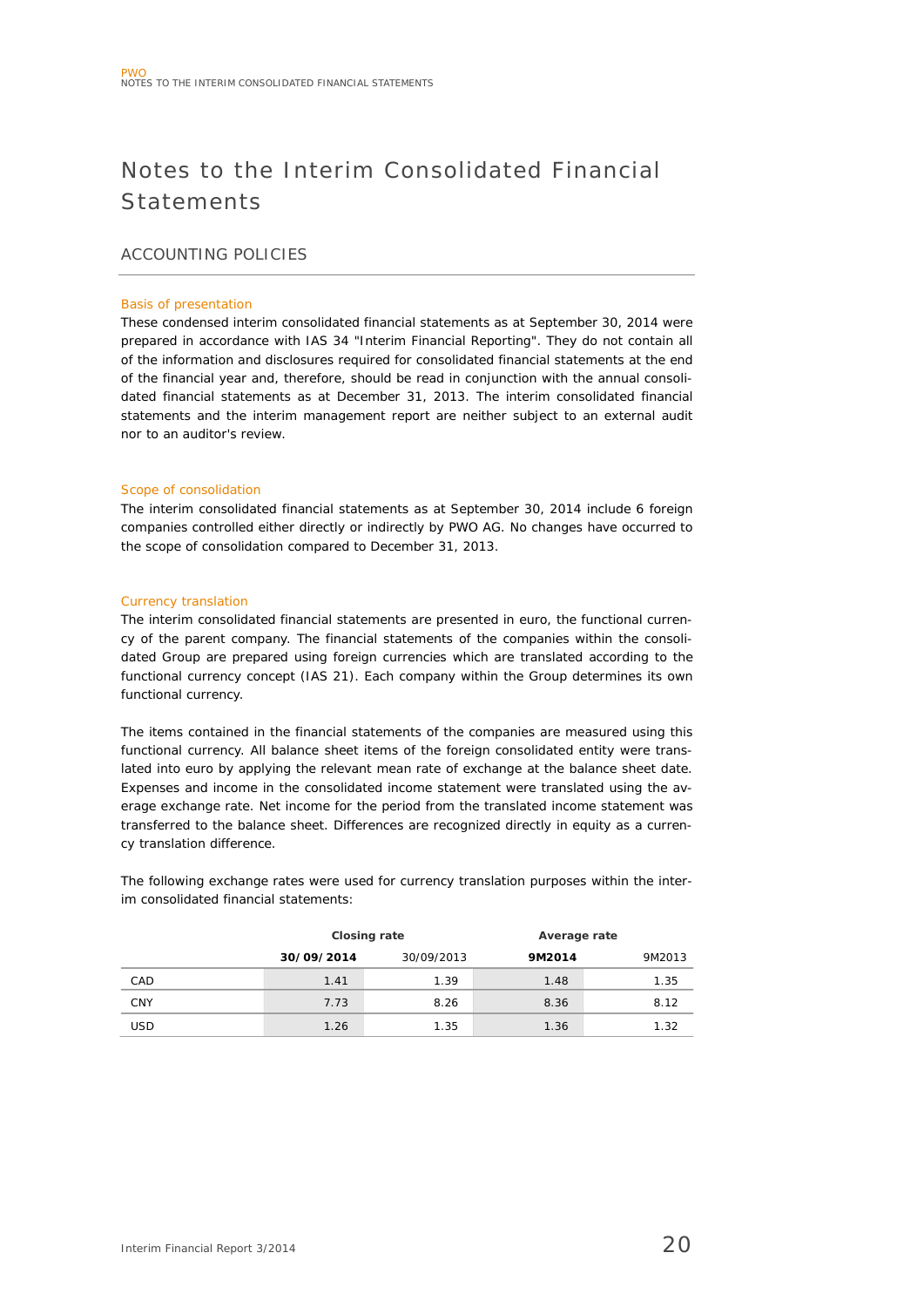#### Financial instruments

Currency-related derivatives in the form of interest-rate swaps, foreign exchange swaps, options, and foreign exchange forward contracts are carried at fair value both at the time of purchase and as part of subsequent measurement. In the case of derivative financial instruments which do not fulfill the criteria of a hedging transaction, gains or losses from changes in the fair value are reported immediately in profit or loss. Market value changes of derivative financial instruments used to hedge future cash flows (cash flow hedges) are recognized directly in equity in the amount of the effective share of equity, while the ineffective share is immediately recognized in profit or loss. When the hedged transaction takes place, the derivative is transferred from equity to profit and loss. The fair value of exchange listed derivatives corresponds to the positive or negative market value. If no market values are available, these are calculated using recognized actuarial valuation models, e.g. discounted cash flow model or option price model.

#### Measurement of fair value

The Group measures derivative financial instruments at fair value at each reporting date. The fair values of financial instruments carried at amortized cost are presented on page 27.

The fair value is the amount to be achieved upon the sale of an asset in an orderly business transaction between market participants on the valuation date or the amount to be paid for the transfer of a liability. Measuring the fair value assumes that the transaction leading to the sale of the asset or the transfer of the liability takes place on the asset's principal market or the principal market for the transfer of the liability or, if such a principal market is not available, on the most favorable market for the asset or for the transfer of the liability. The Group must have access to either the principal market or the most favorable market.

The fair value of an asset or liability is determined on the basis of assumptions that market participants would take into consideration in the pricing of the asset or liability. It is assumed that market participants act in their own best economic interest.

The Group uses valuation techniques that are appropriate for the respective circumstances and for which sufficient data for measuring the fair value are available. The use of relevant, observable input factors should be kept as high as possible and the use of unobservable input factors should be kept as low as possible.

All assets and liabilities, for which fair value is determined or reported in the financial statements, are allocated to the fair value hierarchy described below based on the input parameters of the lowest level relevant for the overall measurement of the fair value:

- Level 1 Quoted (unadjusted) prices in active markets for identical assets or liabilities.
- Level 2 Valuation methods in which the lowest level of input parameters essential for the overall measurement at fair value is either directly or indirectly observable on the market.
- Level 3 Valuation methods in which the lowest level of input parameters essential for the overall measurement at fair value is not observable on the market.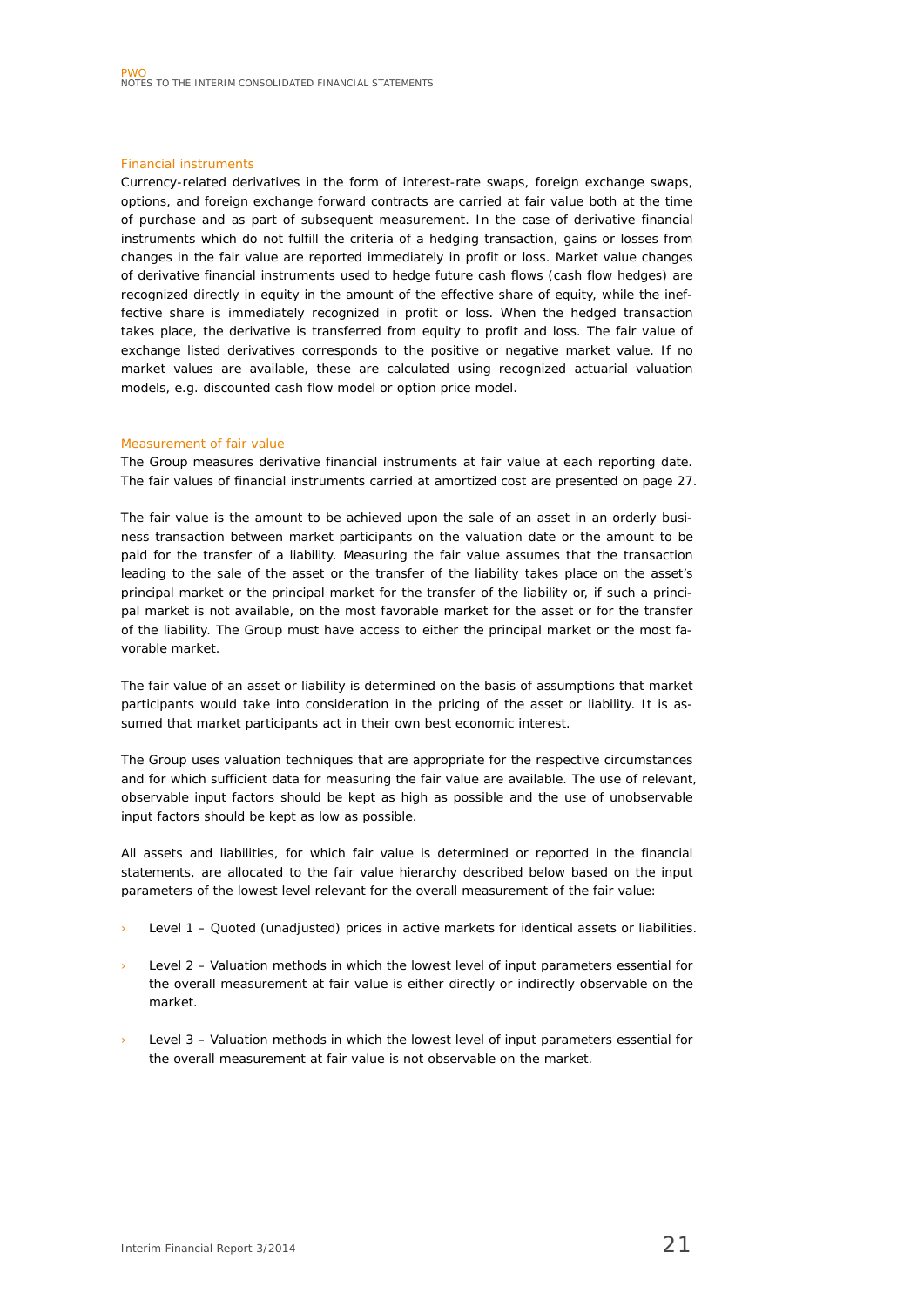For assets and liabilities that are recognized in the financial statements on a recurring basis, the Group determines whether reclassifications between the hierarchy levels have taken place by reviewing the classification (based on the input parameters of the lowest level relevant for the overall measurement of the fair value) at the end of each reporting period.

#### New and amended standards and interpretations

The same accounting methods that were applied in the preparation of the consolidated financial statements as at December 31, 2013 were used in the preparation of the condensed interim consolidated financial statements. The following standards and interpretations that were applied as of January 1, 2014 form an exception to this basic principle:

#### **IFRS 10 – Consolidated Financial Statements**

IFRS 10 was published in May 2011 and is to be applied for the first time to fiscal years beginning on or after January 1, 2014. The new standard replaces the existing provisions of IAS 27 Consolidated and Separate Financial Statements for consolidated financial statements and the interpretations of SIC-12 Consolidation – Special Purpose Entities. IFRS 10 established a unified control concept, which applies to all entities, including special purpose entities. In June 2012, the revised transitional provisions to IFRS 10-12 were also published and should facilitate the first-time application of the new standard. Due to the transparent structure of the Group, the amendments introduced by IFRS 10 have no impact on the consolidated financial statements.

#### **IFRS 12 – Disclosure of Interests in Other Entities**

IFRS 12 was published in May 2011 and is to be applied for the first time to fiscal years beginning on or after January 1, 2014. This standard sets uniform disclosure requirements for the area of consolidated financial reporting and combines the disclosures on subsidiaries, which were previously governed by IAS 27, the disclosures for jointly controlled and associated companies, which was thus far included in IAS 31 and IAS 28, and for structured companies. The application of the new standard had no impact on the consolidated financial statements.

#### **Amendments to IAS 36 – Impairment of Assets: Recoverable Amount Disclosures for Non-Financial Assets**

These amendments are to be applied retrospectively for fiscal years beginning on or after January 1, 2014 and eliminate the unintended consequences of IFRS 13 on the disclosure requirements in IAS 36. They also require the disclosure of the recoverable amount of the assets or cash-generating units for which impairment losses or reversals of impairment losses were recognized during the course of the year. The amendment leads only to additional or revised disclosures and has no impact on the Group's net assets, financial position, or results of operations.

## **Amendments to IAS 39 – Novation of Derivatives and Continuation of Hedge Accounting**

The amendments to IAS 39 and IFRS 9 were published in June 2013 and are to be applied for the first time to fiscal years beginning on or after January 1, 2014. Under certain conditions the amendment allows the continuation of the hedging relationship in cases in which derivatives designated as a hedge are transferred to a central counterparty due to legal or regulatory provisions (novation). The amendment is to be applied retrospectively and early adoption is permitted. The amendment had no effects on the Group's net assets, financial position, or results of operations.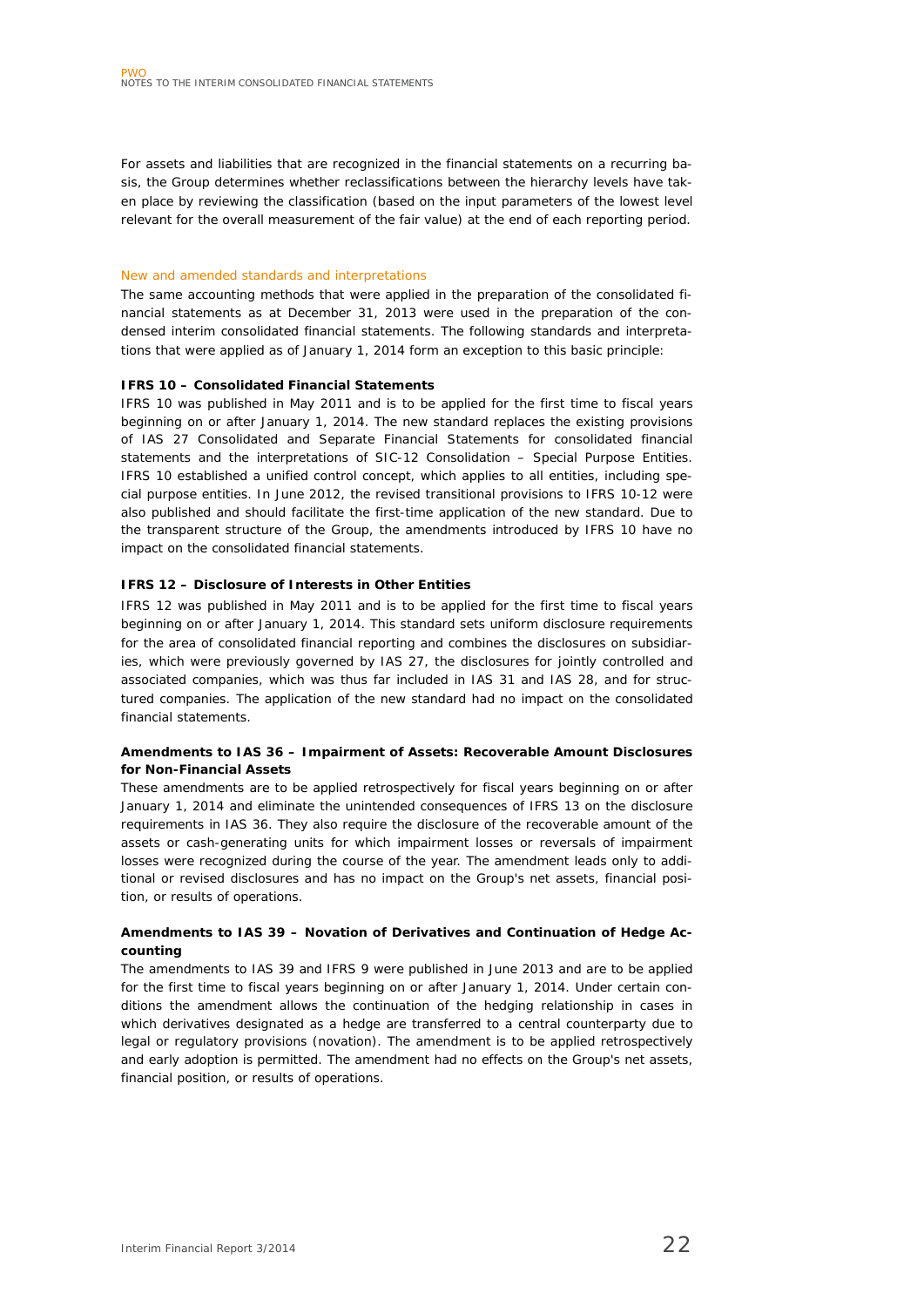The following new provisions are not applicable to the Group and therefore have no effect on its net assets, financial position, or results of operations:

| Description                                                                          | Applicable as of |
|--------------------------------------------------------------------------------------|------------------|
| IFRS 11 - Joint Arrangements                                                         | 01/01/2014       |
| Amendments of IFRS 10, IFRS 12, and IAS 27 - Investment Entities                     | 01/01/2014       |
| IAS 27 - Separate Financial Statements (revised 2011)                                | 01/01/2014       |
| IAS 28 - Investments in Associated Companies and Joint Ventures<br>(revised in 2011) | 01/01/2014       |

#### Key judgments, estimates, and assumptions

In preparing the interim consolidated financial statements, the Management Board must perform judgments, estimates, and assumptions which affect the application of accounting policies within the Group and influence the recognition of assets and liabilities as well as income and expenses. The actual amounts may differ from the estimated amounts.

#### NOTES TO THE INCOME STATEMENT

#### Revenue

The breakdown of Group revenue by location is shown in the segment reporting.

In the first nine months of 2014, tool sales amounted to EURk 19,227 (p/y: EURk 21,100).

#### Other own work capitalized

Own work capitalized is comprised of EURk 748 (p/y: EURk 780) of development costs subject to mandatory capitalization according to IAS 38. These development costs are primarily related to the development of steering components.

#### Other operating income

Other operating income primarily comprises currency gains in the amount of EURk 3,994 (p/y: EURk 1,771).

#### Other operating expenses

Other operating expenses primarily comprise the following items:

| <b>EURK</b>                   | 9M 2014 | 9M 2013 |
|-------------------------------|---------|---------|
| Costs for temporary employees | 9,782   | 8,466   |
| Maintenance costs             | 4,048   | 4,184   |
| Outgoing freight              | 2,430   | 2,635   |
| <b>Currency losses</b>        | 2,763   | 1,811   |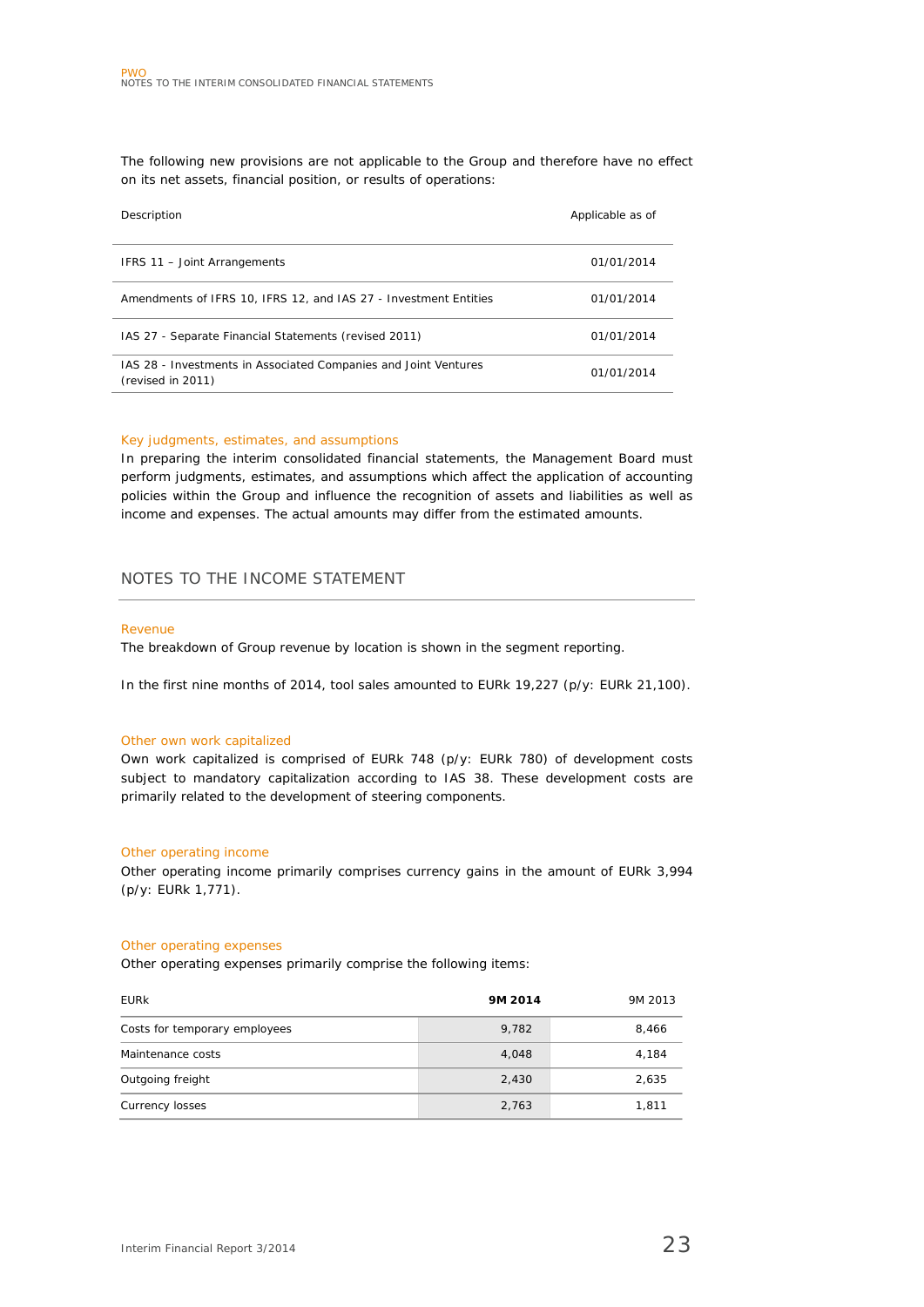#### Income taxes

The income tax reported in the consolidated income statement is comprised as follows:

| <b>EURK</b>    | 9M 2014 | 9M 2013 |
|----------------|---------|---------|
| Actual taxes   | 3,526   | 3,593   |
| Deferred taxes | $-291$  | $-769$  |
| Total          | 3,235   | 2,824   |

#### Earnings per share

Earnings per share is computed by dividing net income for the period attributable to the shareholders of PWO AG by the weighted average number of shares outstanding. Actions resulting in dilution effects did not occur.

| <b>EURK</b>               | Q3 2014   | Q3 2013   |
|---------------------------|-----------|-----------|
| Net income for the period | 1,247     | 2,572     |
| Average number of shares  | 3,125,000 | 3,125,000 |
| Earnings per share in EUR | 0.40      | 0.82      |
|                           |           |           |
|                           |           |           |
| <b>EURK</b>               | 9M2014    | 9M2013    |
| Net income for the period | 6,735     | 8,553     |
| Average number of shares  | 3,125,000 | 3,125,000 |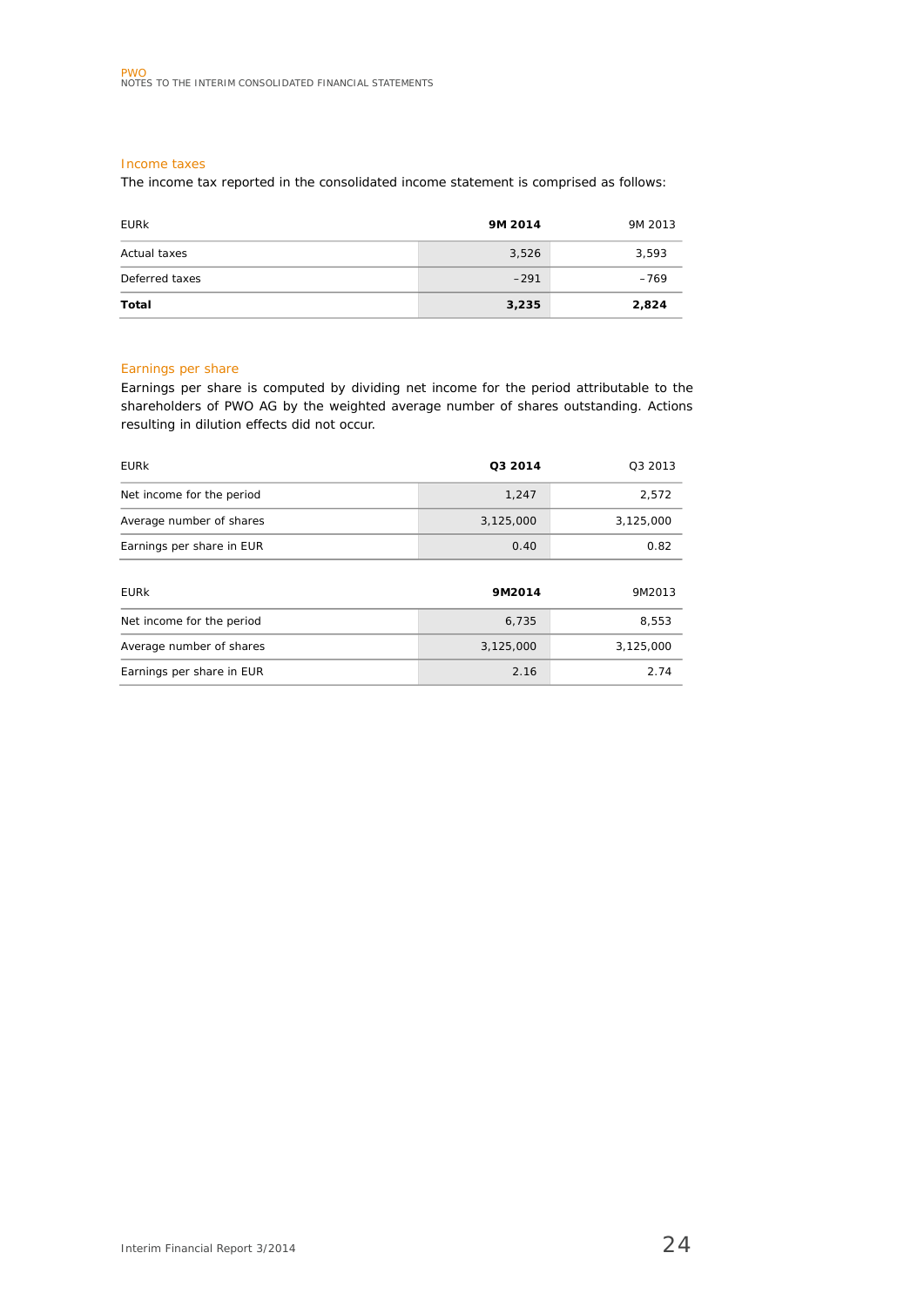## NOTES TO THE BALANCE SHEET

#### Cash and cash equivalents

The amount of cash and cash equivalents reported in the consolidated statement of cash flows as of September 30, 2014 of EURk 6,795 (p/y: EURk 3,753) is composed of cash on hand and short-term bank deposits.

#### Equity

#### SUBSCRIBED CAPITAL

On May 26, 2010, the Annual General Meeting had resolved to create new authorized and contingent capital.

An amount of EURk 1,875 of the total Authorized Capital I/2010 of EURk 3,000 was utilized by issuing 625,000 new shares via a capital increase in May 2012. As at September 30, 2014, the fully paid-up and subscribed capital amounted to EURk 9,375 (p/y: EURk 9,375), and was divided into 3,125,000 (p/y: 3,125,000) bearer shares.

#### REMAINING AUTHORIZED CAPITAL

By resolution of the Annual General Meeting of May 26, 2010 and subject to the consent of the Supervisory Board, the Management Board is authorized, until May 25, 2015, to increase the Company's share capital once or several times by up to EURk 1,125 against payment in cash (Authorized Capital I/2010).

By resolution of the Annual General Meeting of May 26, 2010 and subject to the consent of the Supervisory Board, the Management Board is authorized, until May 25, 2015, to increase the Company's share capital once or several times by up to EURk 750 against payment in cash (Authorized Capital II/2010).

The Annual General Meeting of May 26, 2010 has approved a conditional increase in share capital by up to EURk 3,000 (Contingent Capital 2010).

#### RETAINED EARNINGS AND OTHER EQUITY

As at September 30, 2014, Group equity included income and expenses arising from the currency translation of foreign subsidiaries of EURk 2,198 (p/y: EURk 534) and from cash flow hedges amounting to EURk –1,297 (p/y: EURk 454).

#### NOTIFICATIONS PURSUANT TO SECTION 21 (1) WPHG

(1) On April 4, 2014 we were notified by Delta Lloyd Levensverzekering N.V., Amsterdam, the Netherlands, that its interest in the voting rights of Progress-Werk Oberkirch AG, Oberkirch, Germany, fell below the threshold of 3% on March 31, 2014 and amounted to 2.79% (87,230 voting rights) on that date.

(2) On April 4, 2014 we were notified by Delta Lloyd Houdstermaatschappij Verzekeringen N.V., Amsterdam, the Netherlands, that its interest in the voting rights of Progress-Werk Oberkirch AG, Oberkirch, Germany, fell below the threshold of 3% on March 31, 2014 and amounted to 2.79% (87,230 voting rights) on that date. These voting rights of 2.79% (corresponding to 87,230 voting rights) were attributable to Houdstermaatschappij Verzekeringen N.V. from the shares held by Delta Lloyd Levensverzekering N.V.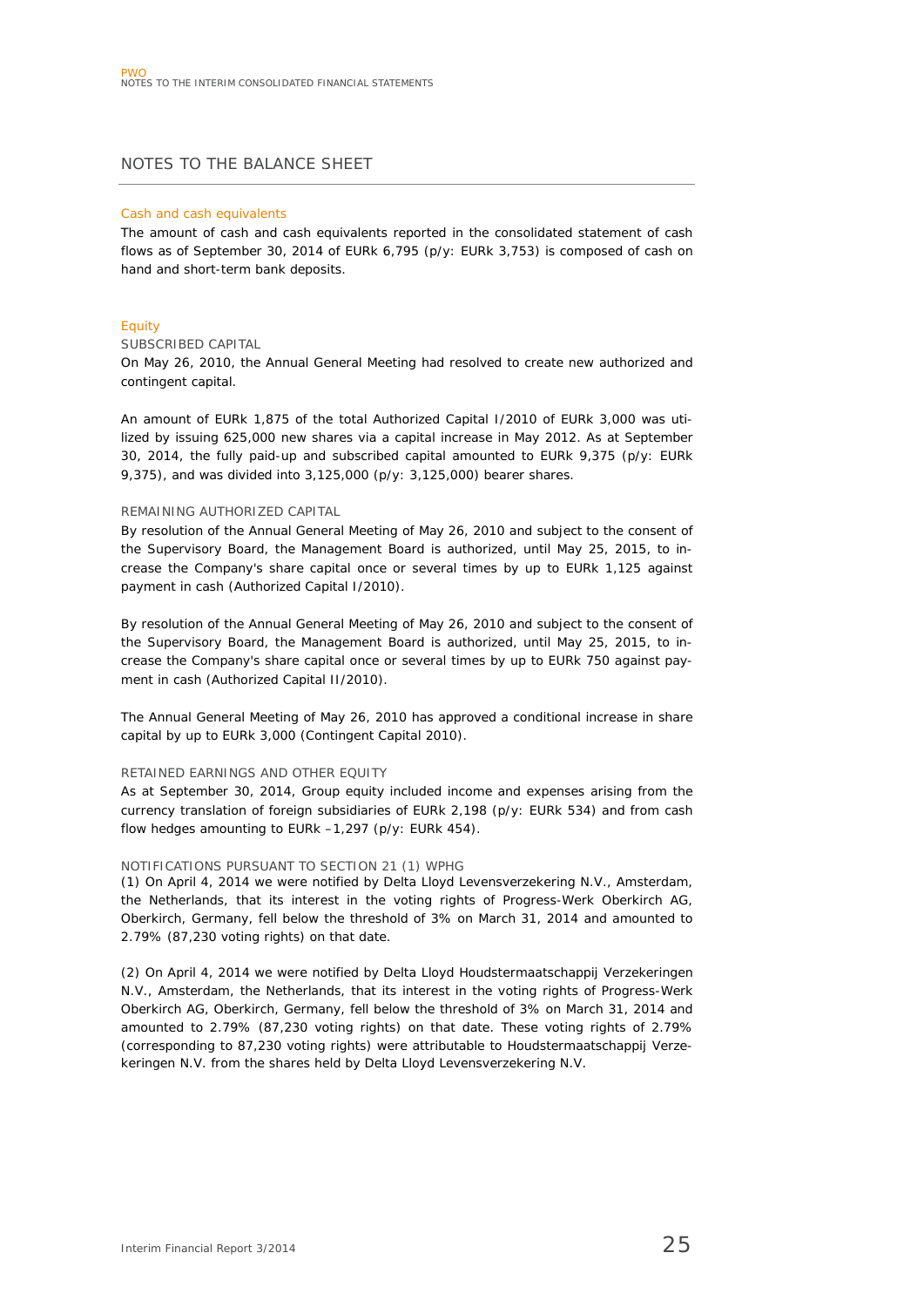#### Liabilities

#### PROVISIONS FOR PENSIONS

Provisions for pensions and similar obligations are formed on the basis of pension plan entitlements for retirement, invalidity, and survivor dependent's benefits. The retirement benefits are based on salary and length of service. The direct and indirect obligations include those arising from current pensions as well as benefits for pensions and retirement allowances payable in the future. Plan assets to meet pension obligations do not exist.

The provisions for defined benefit plans, of which the vast majority concern PWO AG, are calculated in accordance with IAS 19 using the projected unit credit method. The pension obligations are recognized at the present value of the defined benefit obligations at the measurement date, and take into account likely future increases in pensions and salaries.

The expenses arising from pension obligations are reported under staff costs and the interest expense is recognized under financial expenses.

Defined benefit obligations have been measured on the basis of the following actuarial assumptions:

|                                                 | Sep. 30, 2014   | Sep. 30, 2013   |
|-------------------------------------------------|-----------------|-----------------|
| Discount rate                                   | 2.4%            | 3.6%            |
| Employee turnover rate                          | 2.5%            | 2.5%            |
| Future salary trend $>$ 40 years                | 2.5%            | 2.5%            |
| Future salary trend $<$ 40 years (career trend) | 3.5%            | 3.5%            |
| Future pension adjustments                      | $2.0\%$ / 2.5 % | $2.0\%$ / 2.5 % |

#### OTHER PROVISIONS

Other provisions consist of the necessary amounts for employee-related expenses and other identifiable obligations and risks. The provisions recognized in the balance sheet primarily include provisions for employees (obligations for age-related part-time work, and anniversary bonuses) and provisions for contingent losses.

#### INTEREST-BEARING BORROWINGS/PROMISSORY NOTE LOAN

In April 2014, Progress-Werk Oberkirch AG placed a promissory note loan with a volume of EUR 60 million with fixed and variable tranches. The tranches have maturities of 5 and 7 years allowing PWO to lock in the favorable prevailing level of interest rates for a longer period of time. The proceeds are used to secure our further growth to refinance existing current bank liabilities over the medium and long term.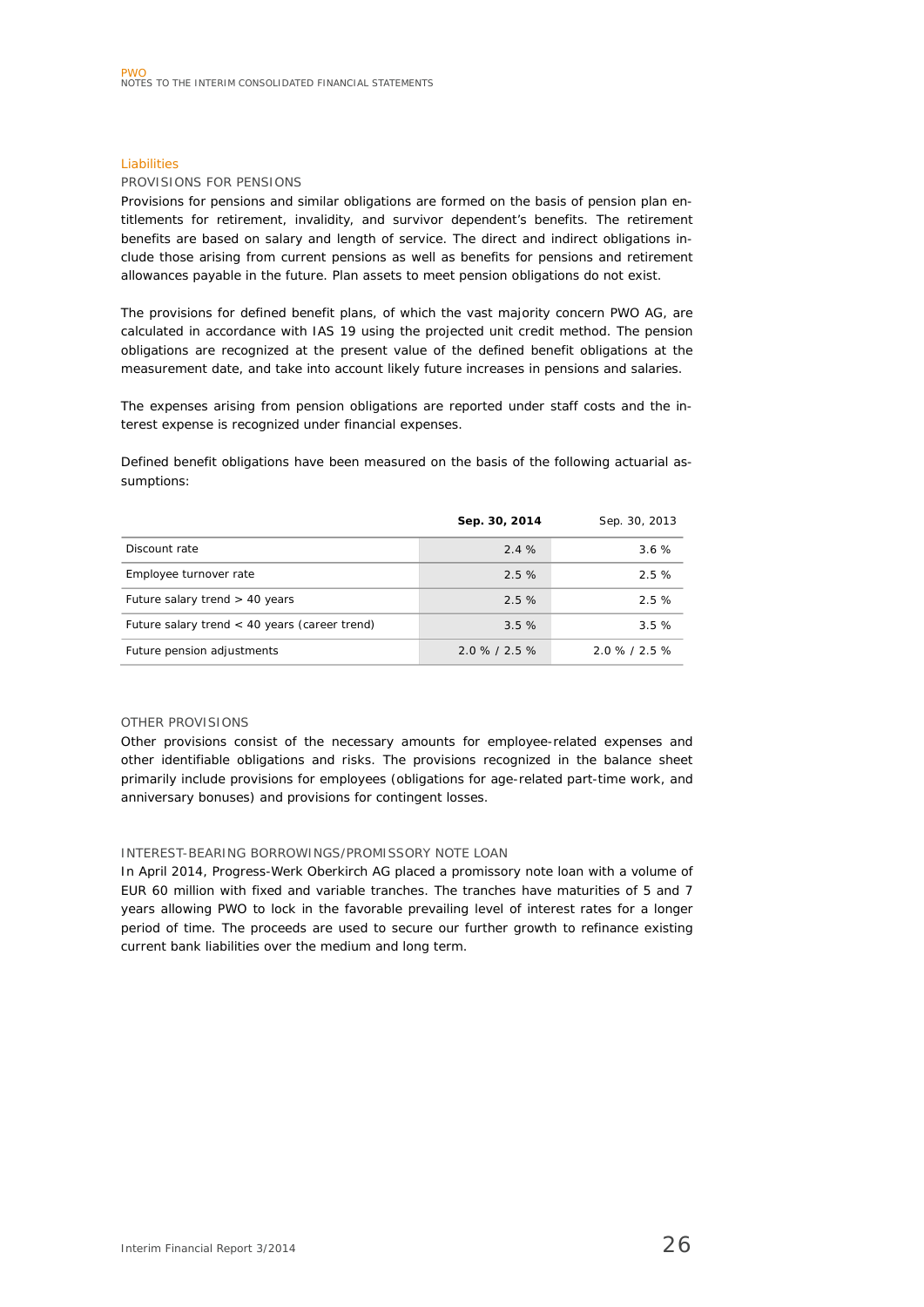#### Financial instruments

The following table lists financial instruments carried at fair value:

|                                    | Level 1        |              | Level <sub>2</sub> |     | Level 3                                                                                 |              | <b>Total</b> |     |
|------------------------------------|----------------|--------------|--------------------|-----|-----------------------------------------------------------------------------------------|--------------|--------------|-----|
| <b>EURK</b>                        |                |              |                    |     | 30/09/2014 30/09/2013 30/09/2014 30/09/2013 30/09/2014 30/09/2013 30/09/2014 30/09/2013 |              |              |     |
|                                    |                |              |                    |     |                                                                                         |              |              |     |
| Assets carried at fair value:      |                |              |                    |     |                                                                                         |              |              |     |
| Other financial assets             | 0              | $\mathbf{o}$ | 35                 | 935 | $\mathbf{o}$                                                                            | $\mathbf{o}$ | 35           | 935 |
| of which derivatives               |                |              |                    |     |                                                                                         |              |              |     |
| with hedge relation-               |                |              |                    |     |                                                                                         |              |              |     |
| ship                               | $\overline{O}$ | $\Omega$     | 35                 | 869 | $\Omega$                                                                                | $\mathbf 0$  | 35           | 869 |
| of which derivatives               |                |              |                    |     |                                                                                         |              |              |     |
| without hedge                      |                |              |                    |     |                                                                                         |              |              |     |
| relationship                       | $\mathbf{O}$   | $\mathbf 0$  | $\mathbf{0}$       | 66  | $\mathbf{O}$                                                                            | $\mathbf 0$  | $\Omega$     | 66  |
|                                    |                |              |                    |     |                                                                                         |              |              |     |
| Liabilities carried at fair value: |                |              |                    |     |                                                                                         |              |              |     |
| Other financial liabilities        | $\mathbf{o}$   | 0            | 3,283              | 533 | $\Omega$                                                                                | $\mathbf 0$  | 3,283        | 533 |
| of which derivatives               |                |              |                    |     |                                                                                         |              |              |     |
| with hedge relation-               |                |              |                    |     |                                                                                         |              |              |     |
| ship                               | $\Omega$       | $\mathbf 0$  | 1,890              | 312 | $\mathbf{O}$                                                                            | $\mathbf 0$  | 1,890        | 312 |
| of which derivatives               |                |              |                    |     |                                                                                         |              |              |     |
| without hedge                      |                |              |                    |     |                                                                                         |              |              |     |
| relationship                       | $\mathbf{O}$   | 0            | 1,393              | 221 | $\mathbf{0}$                                                                            | 0            | 1,393        | 221 |
|                                    |                |              |                    |     |                                                                                         |              |              |     |

As at September 30, 2014 and as at September 30, 2013 there were no reclassifications between assessments at fair value of Level 1 and Level 2 and no reclassifications into or from values at fair value of Level 3.

## ADDITIONAL INFORMATION

#### Related party disclosures

Related parties include the Group's parent company, Consult Invest Beteiligungsberatungs-GmbH, Böblingen as well as the members of the Management Board and Supervisory Board. In the nine-month period, there were no transactions between the Group and the parent company. There were no relationships with related parties with regard to the supply of goods or the rendering of services.

#### Additional information on the statement of cash flows

In the statement of cash flows, cash flows are presented on the basis of IAS 7. Cash funds reported in the cash flow statement comprise cash and cash equivalents as well as bank borrowings due on demand. The bank borrowings payable on demand of EURk 6,854 (p/y: EURk 11,617) are included in the balance sheet as "interest-bearing borrowings".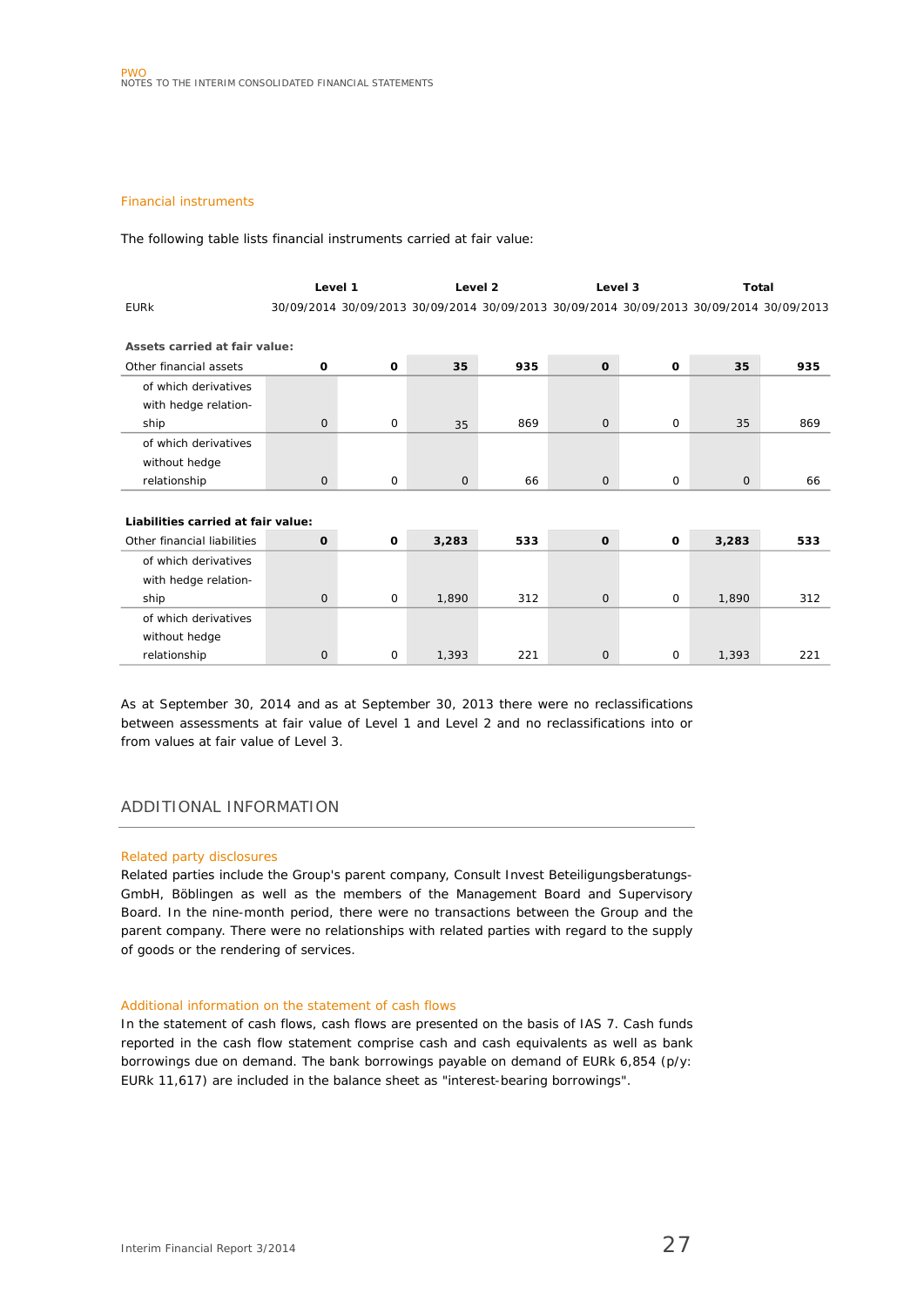#### Segment reporting

In line with the Group's internal management system, the individual production sites provide the basis for the segment reporting. The Group's main decision-making body is defined as the Management Board of PWO AG. The segments are determined according to the location of the Group's assets. Accordingly, the revenues of these segments are also allocated according to the location of assets. The regions are categorized as Germany, Rest of Europe, NAFTA Area, and Asia. The NAFTA Area is comprised of the locations in Canada and Mexico.

Earnings, assets, liabilities, and depreciation and amortization among the individual segments are eliminated in the column "consolidation effects". This column also contains items that cannot be allocated to individual segments. Segment data is calculated in accordance with the accounting policies applied in the interim consolidated financial statements. The segment assets and segment liabilities correspond to the values from the financial statements of the single Group companies.

As at September 30, 2014 and September 30, 2013, no customers were identified with whom the Group had achieved at least 10 percent or more of its revenues.

|                                           |             |                |              |             | Consoli-     |             |
|-------------------------------------------|-------------|----------------|--------------|-------------|--------------|-------------|
| Segment information                       |             | <b>Rest of</b> | <b>NAFTA</b> |             | dation       |             |
| by location                               | Germany     | Europe         | Area         | Asia        | effects      | Group       |
| <b>9 Months 2014</b>                      | <b>EURK</b> | <b>EURK</b>    | <b>EURK</b>  | <b>EURK</b> | <b>EURK</b>  | <b>EURK</b> |
| Total revenue                             | 187,881     | 38,818         | 61,534       | 10,867      | $\mathsf{O}$ | 299,100     |
| Inter-segment revenue                     | $-8,411$    | $-1,843$       | $-95$        | $-2,028$    | 0            | $-12,377$   |
| <b>External revenue</b>                   | 179,470     | 36,975         | 61,439       | 8,839       | O            | 286,723     |
|                                           |             |                |              |             |              |             |
| <b>Total output</b>                       | 191,891     | 43,106         | 61,355       | 11,712      | $-12,458$    | 295,606     |
| Other income                              | 3,976       | 294            | 965          | 1,417       | $-1,690$     | 4,962       |
| Other expenses (aggregated)               | 177,069     | 36,263         | 57,432       | 12,460      | $-13,958$    | 269,266     |
| Depreciation and amortization             | 9,518       | 2,134          | 3,964        | 979         | $-30$        | 16,565      |
| Earnings before interest and taxes (EBIT) | 9,280       | 5,003          | 924          | $-310$      | $-160$       | 14,737      |
|                                           |             |                |              |             |              |             |
| Financial income                          | 640         | 22             | $\mathbf 0$  | 3           | $-623$       | 42          |
| Financial expenses                        | 3,216       | 703            | 878          | 635         | $-623$       | 4,809       |
| Earnings before taxes (EBT)               | 6,704       | 4,322          | 46           | $-942$      | $-160$       | 9,970       |
|                                           |             |                |              |             |              |             |
| Income taxes                              | 2,657       | 72             | 542          | $\mathbf 0$ | $-36$        | 3,235       |
| Net income for the period                 | 4.047       | 4,250          | $-496$       | $-942$      | $-124$       | 6,735       |
|                                           |             |                |              |             |              |             |
| Assets                                    | 190,781     | 61,116         | 72,196       | 44,217      | $-31,864$    | 336,446     |
| of which non-current assets               | 69,007      | 27,964         | 40,087       | 28,628      | $-221$       | 165,465     |
| Liabilities                               | 25,070      | 20,204         | 28,757       | 46,719      | 117,856      | 238,606     |
| Investments                               | 11,145      | 3,504          | 4,652        | 2,013       | $-63$        | 21,251      |
|                                           |             |                |              |             |              |             |

**College**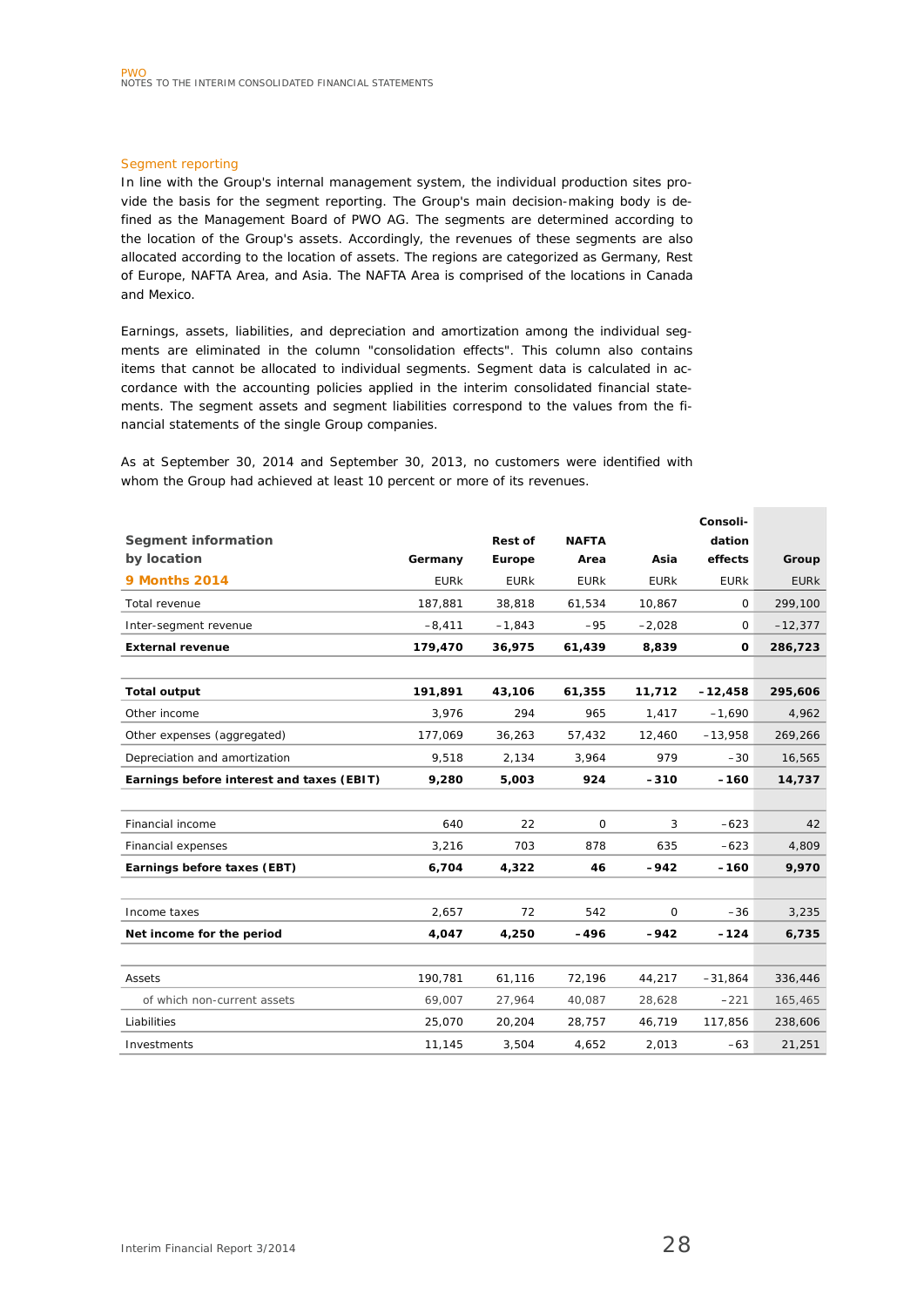|                                           |             |             |              |                | Consoli-     |             |
|-------------------------------------------|-------------|-------------|--------------|----------------|--------------|-------------|
| Segment information                       |             | Rest of     | <b>NAFTA</b> |                | dation       |             |
| by location                               | Germany     | Europe      | Area         | Asia           | effects      | Group       |
| <b>9 Months 2013</b>                      | <b>EURK</b> | <b>EURK</b> | <b>EURK</b>  | <b>EURK</b>    | <b>EURK</b>  | <b>EURK</b> |
| Total revenue                             | 189,731     | 33,901      | 67,152       | 8,862          | $\mathsf{O}$ | 299,646     |
| Inter-segment revenue                     | $-10,608$   | $-3,462$    | $-208$       | $-714$         | 0            | $-14,992$   |
| <b>External revenue</b>                   | 179,123     | 30,439      | 66,944       | 8,148          | 0            | 284,654     |
|                                           |             |             |              |                |              |             |
| <b>Total output</b>                       | 195,202     | 33,968      | 69,135       | 9,102          | $-15,105$    | 292,302     |
| Other income                              | 2,920       | 375         | 812          | 554            | $-1,717$     | 2,944       |
| Other expenses (aggregated)               | 178,876     | 28,213      | 63,025       | 10,513         | $-16,861$    | 263,766     |
| Depreciation and amortization             | 9,022       | 1,885       | 4,081        | 791            | $-53$        | 15,726      |
| Earnings before interest and taxes (EBIT) | 10,224      | 4,245       | 2,841        | $-1,648$       | 92           | 15,754      |
|                                           |             |             |              |                |              |             |
| Financial income                          | 431         | $\Omega$    | $\Omega$     | $\overline{2}$ | $-417$       | 16          |
| Financial expenses                        | 2,450       | 918         | 870          | 572            | $-417$       | 4,393       |
| Earnings before taxes (EBT)               | 8,205       | 3,327       | 1,971        | $-2,218$       | 92           | 11,377      |
|                                           |             |             |              |                |              |             |
| Income taxes                              | 2,556       | $-355$      | 628          | $\Omega$       | $-5$         | 2,824       |
| Net income for the period                 | 5,649       | 3,682       | 1,343        | $-2,218$       | 97           | 8,553       |
|                                           |             |             |              |                |              |             |
| Assets                                    | 159,479     | 49.362      | 63,343       | 37.769         | $-10.916$    | 299,037     |
| of which non-current assets               | 67,007      | 26,354      | 34,586       | 24,912         | $-185$       | 152,674     |
| Liabilities                               | 26,927      | 8,505       | 16,773       | 40,745         | 106,915      | 199,865     |
| Investments                               | 11,867      | 2,435       | 5,326        | 2,613          | $-151$       | 22,090      |

As at December 31, 2013 and as at December 31, 2012, the assets were composed as follows:

|                                        |             |                |              |             | Consoli-    |             |
|----------------------------------------|-------------|----------------|--------------|-------------|-------------|-------------|
|                                        |             | <b>Rest of</b> | <b>NAFTA</b> |             | dation      |             |
|                                        | Germany     | Europe         | Area         | Asia        | effects     | Group       |
|                                        | <b>EURK</b> | <b>EURK</b>    | <b>EURK</b>  | <b>EURK</b> | <b>EURK</b> | <b>EURK</b> |
| Segment assets as at December 31, 2013 | 159.472     | 50.622         | 63.155       | 41.856      | $-15.721$   | 299,384     |
| of which non-current assets            | 67.382      | 26.632         | 36,850       | 25.609      | $-189$      | 156.284     |
| Segment assets as at December 31, 2012 | 151.055     | 46.761         | 59.265       | 34,436      | $-12.214$   | 279,303     |
| of which non-current assets            | 64.614      | 26.133         | 34,573       | 23.225      | $-238$      | 148,307     |

## Events subsequent to the balance sheet date

No events have occurred subsequent to the balance sheet date which require reporting.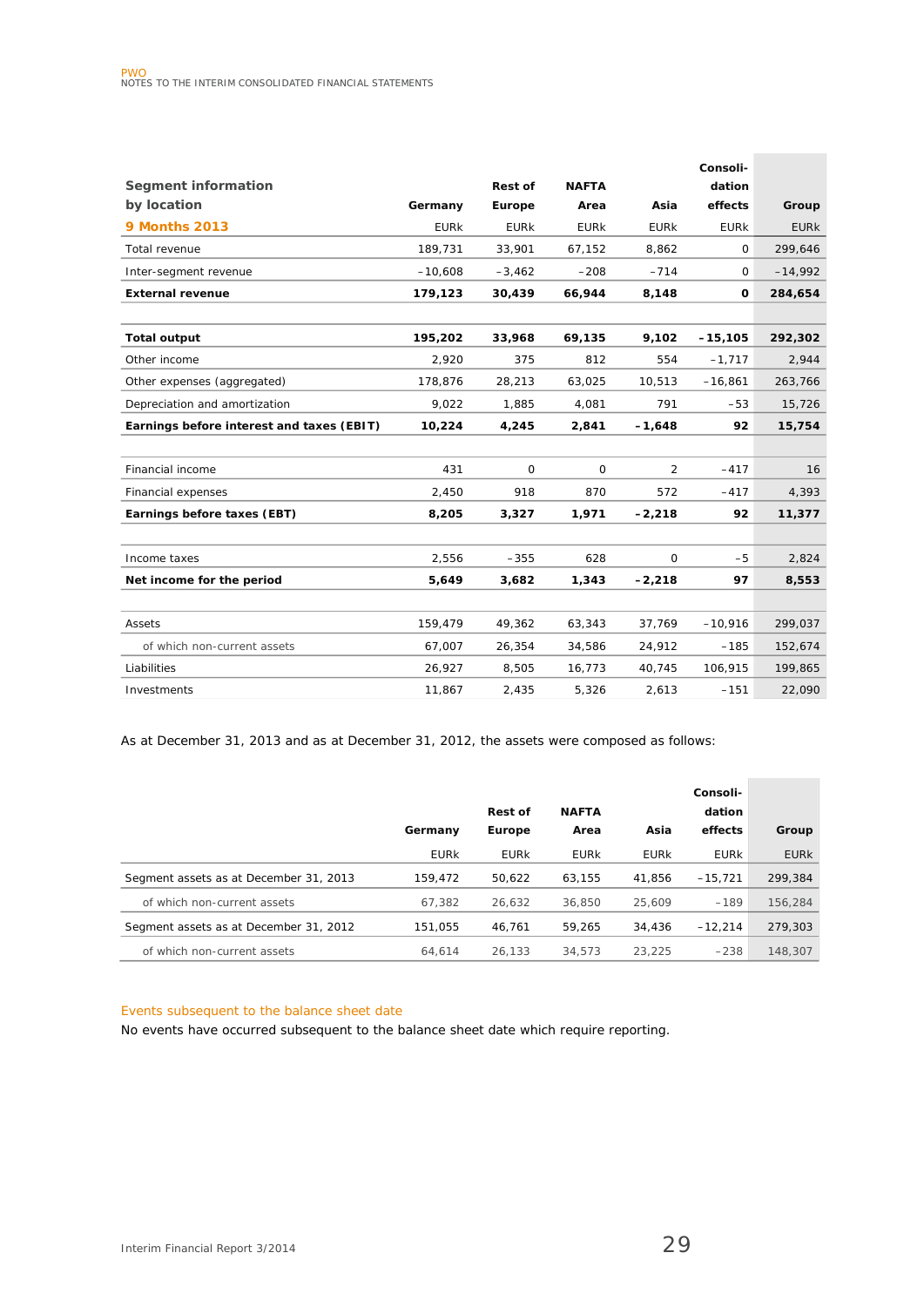# Report of the Supervisory Board's Audit Committee

The interim financial report for the third quarter and nine-month period of 2014 was presented to the Supervisory Board's Audit Committee, and explained by the Management Board. The Audit Committee concurred with the interim financial report.

Oberkirch, October 28, 2014

The Chairman of the Audit Committee

Dr. Georg Hengstberger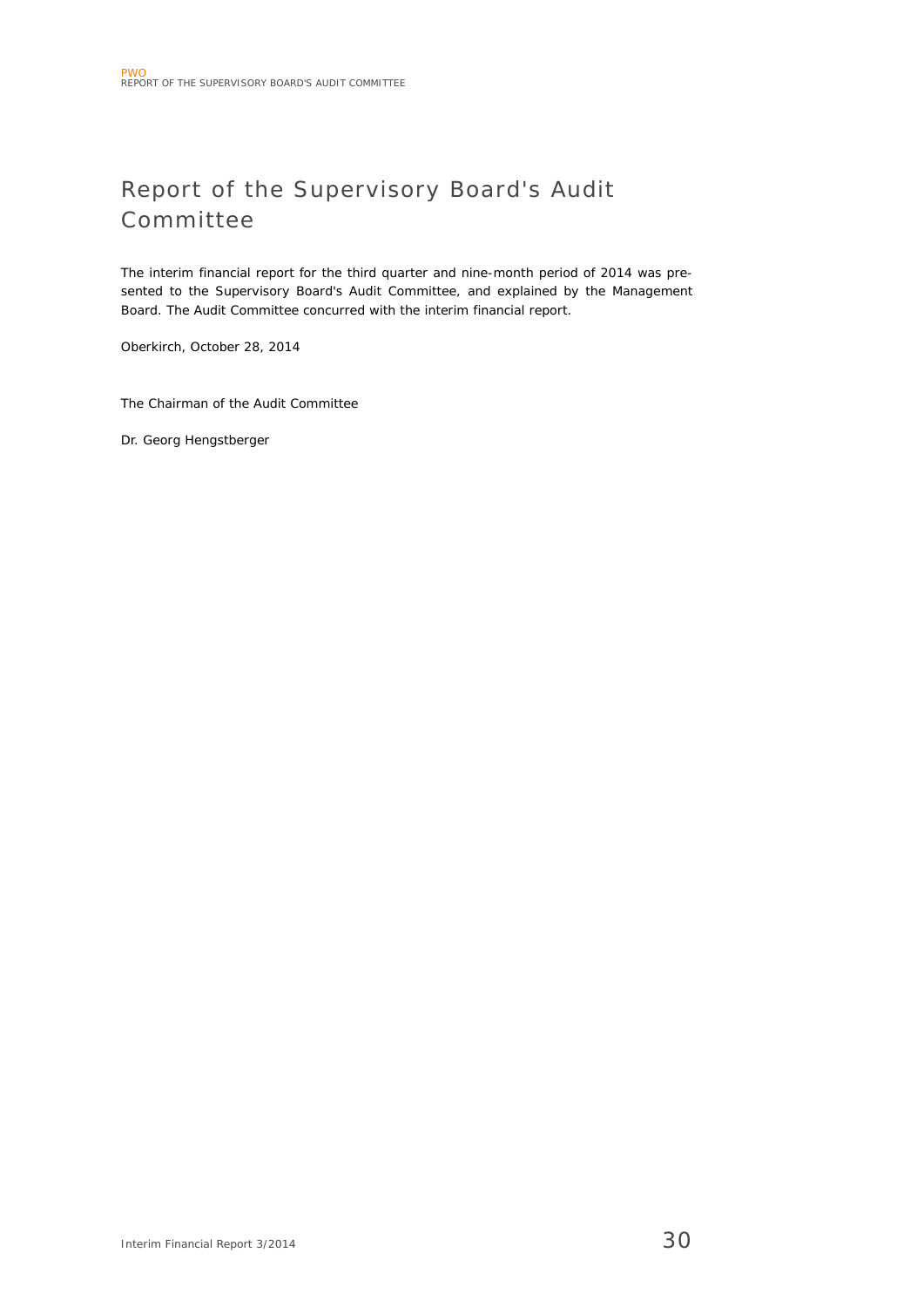# Governing bodies | Financial calendar | Contacts

## GOVERNING BODIES

With the conclusion of the Annual General Meeting on May 21, 2014, the former Chief Executive Officer, Karl M. Schmidhuber, resigned from the Management Board and entered retirement. Dr. Volker Simon was appointed as his successor. Dr. Simon assumed responsibility for the areas of Market and Technology and accepted the role of Speaker of the Management Board as of July 1, 2014.

As of August 30, 2014, Mrs. Katja Ulrich resigned from the Company and her position as employee representative on the Supervisory Board. As of September 1, 2014, Mr. Franz Schmidt succeeded her as a new member of the Supervisory Board.

#### Members of the Management Board

Dr. Volker Simon (Speaker) Bernd Bartmann Dr. Winfried Blümel

#### Members of the Supervisory Board

Dieter Maier (Chairman) Dr. Gerhard Wirth (Deputy Chairman) Dr. Georg Hengstberger Herbert König Ulrich Ruetz Franz Schmidt \*

\* Employee representatives

## FINANCIAL CALENDAR

**November 25, 2014** | German Equity Forum, Frankfurt **April 07, 2015** | Presentation of the 2014 Annual Report **May 06, 2015** | Interim financial report Q1 2015 **May 19, 2015** | Annual General Meeting 2015

## CONTACTS

Bernd Bartmann | Member of the Board (Administration & Finance) Telephone: +49 7802 84-347 | Email: ir@progress-werk.de

Charlotte Frenzel | Investor Relations Telephone: +49 7802 84-844 | Email: ir@progress-werk.de

Progress-Werk Oberkirch AG Industriestraße 8 77704 Oberkirch www.progress-werk.de